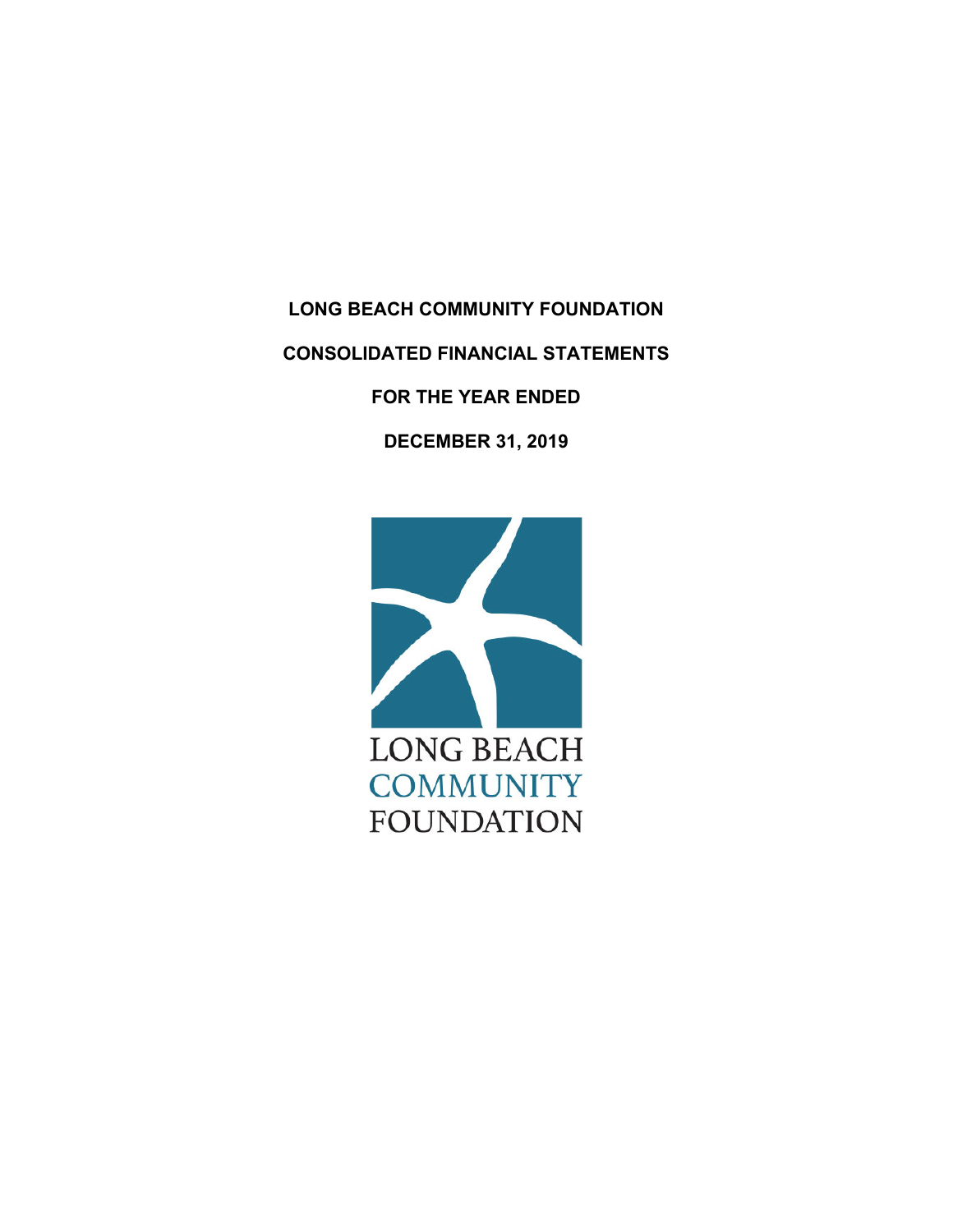| <b>Consolidated Financial Statements</b>        |  |
|-------------------------------------------------|--|
|                                                 |  |
|                                                 |  |
| Consolidated Statement of Functional Expenses 4 |  |
|                                                 |  |
|                                                 |  |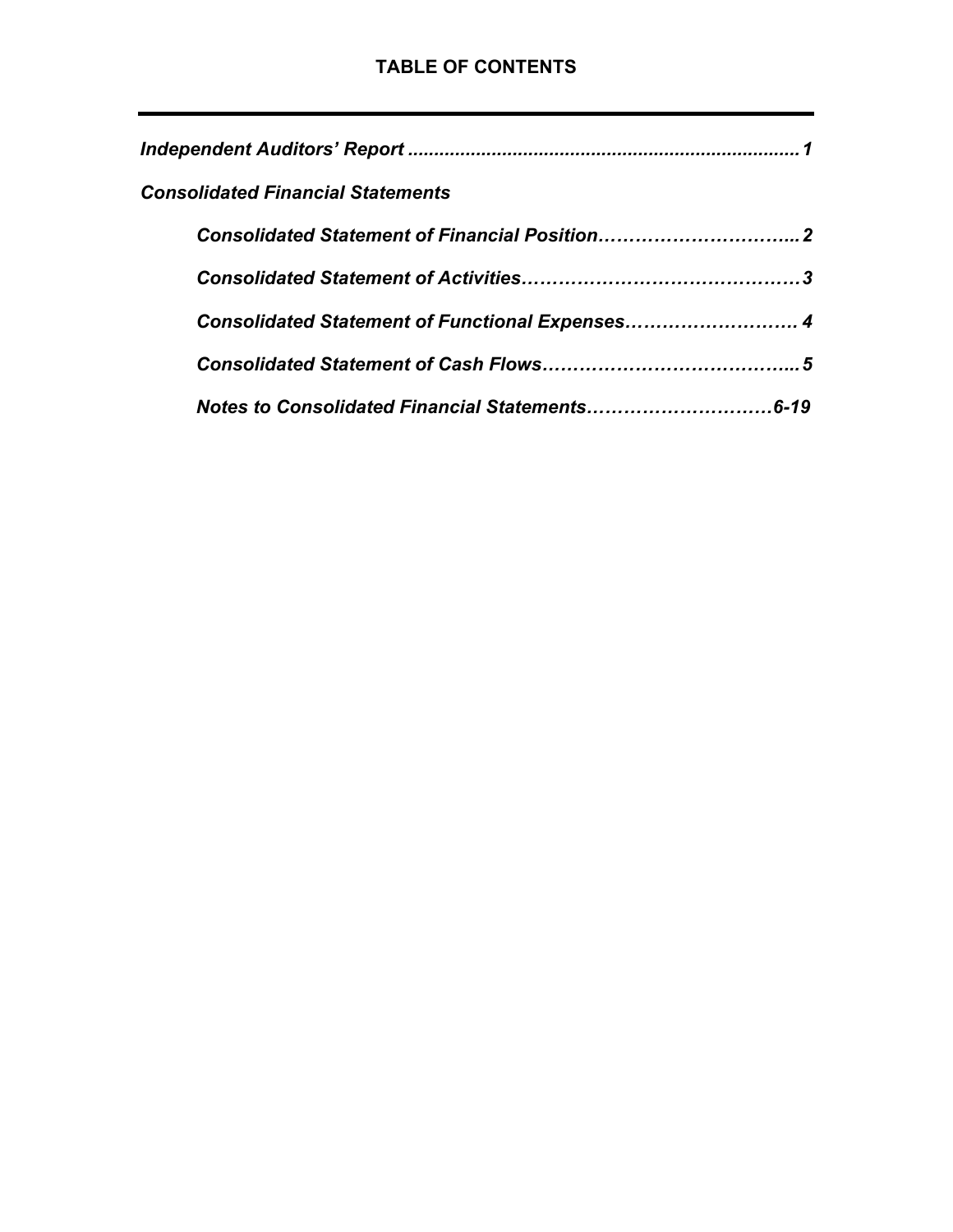

**Certified Public Accountants** 5000 E. Spring Street Ste. 200 Long Beach, CA 90815 562,420,3100 www.oniskoscholz.com Info@oniskoscholz.com

#### **INDEPENDENT AUDITORS' REPORT**

To the Board of Directors of Long Beach Community Foundation

We have audited the accompanying consolidated financial statements of Long Beach Community Foundation ("the Foundation"), which comprise the consolidated statement of financial position as of December 31, 2019, and the related statements of activities, functional expenses, and cash flows for the year then ended, and the related notes to the consolidated financial statements.

#### **Management's Responsibility for the Financial Statements**

Management is responsible for the preparation and fair presentation of these consolidated financial statements in accordance with accounting principles generally accepted in the United States of America; this includes the design, implementation, and maintenance of internal control relevant to the preparation and fair presentation of consolidated financial statements that are free from material misstatement, whether due to fraud or error.

#### **Auditors' Responsibility**

Our responsibility is to express an opinion on these consolidated financial statements based on our audit. We conducted our audit in accordance with auditing standards generally accepted in the United States of America. Those standards require that we plan and perform the audit to obtain reasonable assurance about whether the consolidated financial statements are free from material misstatement.

An audit involves performing procedures to obtain audit evidence about the amounts and disclosures in the consolidated financial statements. The procedures selected depend on the auditor's judgment, including the assessment of the risks of material misstatement of the consolidated financial statements, whether due to fraud or error. In making those risk assessments, the auditor considers internal control relevant to the entity's preparation and fair presentation of the consolidated financial statements in order to design audit procedures that are appropriate in the circumstances, but not for the purpose of expressing an opinion on the effectiveness of the entity's internal control. Accordingly, we express no such opinion. An audit also includes evaluating the appropriateness of accounting policies used and the reasonableness of significant accounting estimates made by management, as well as evaluating the overall presentation of the consolidated financial statements.

We believe that the audit evidence we have obtained is sufficient and appropriate to provide a basis for our audit opinion.

#### **Opinion**

In our opinion, the consolidated financial statements referred to above present fairly, in all material respects, the financial position of Long Beach Community Foundation as of December 31, 2019, and the changes in its net assets and its cash flows for the year then ended in accordance with accounting principles generally accepted in the United States of America.

hisko & Schelz, LLP

Long Beach, California June 29, 2020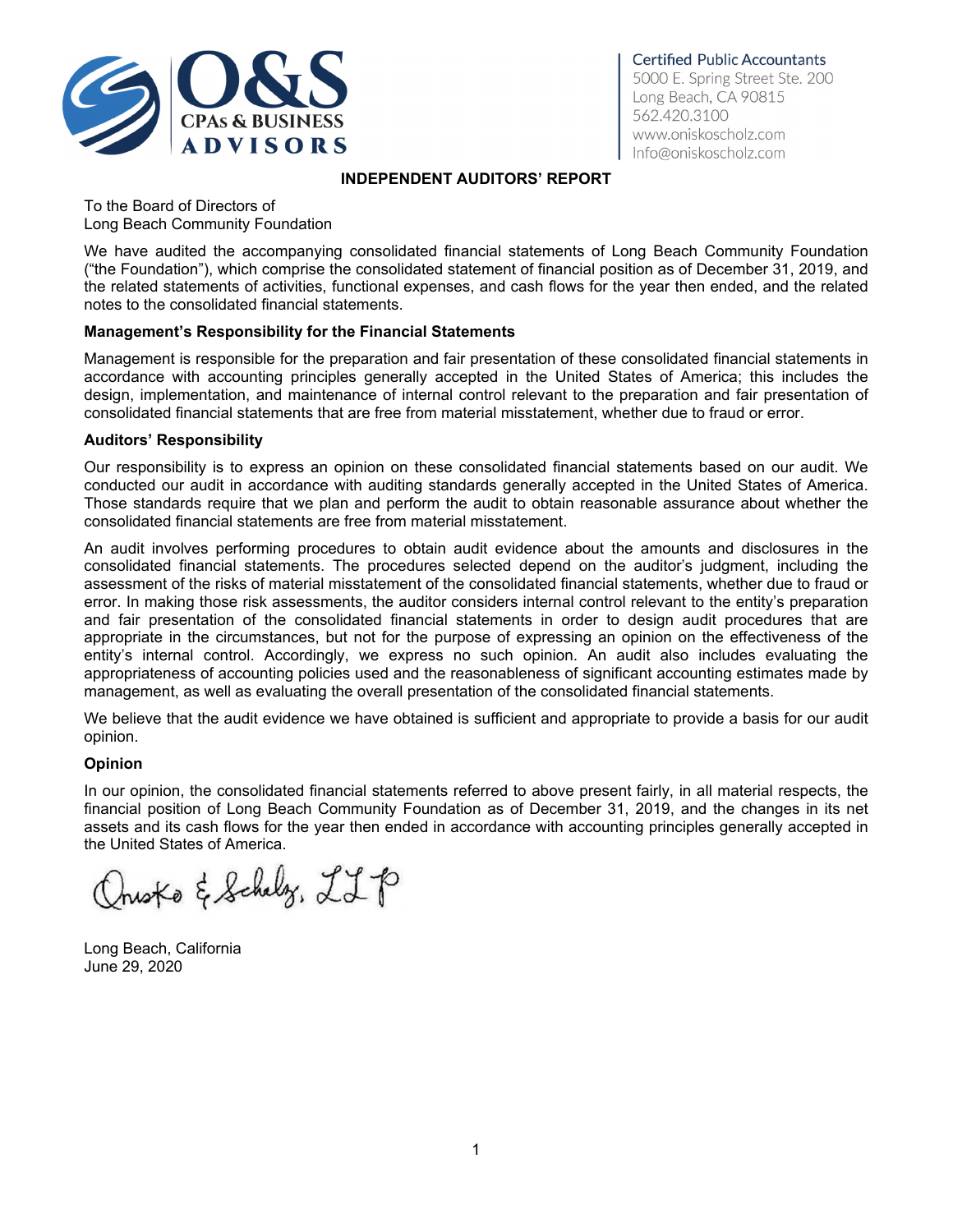# **LONG BEACH COMMUNITY FOUNDATION CONSOLIDATED STATEMENT OF FINANCIAL POSITION DECEMBER 31, 2019**

#### ASSETS

| Cash and cash equivalents held by Greater Horizons<br>Cash and cash equivalents | \$<br>4,015,867<br>17,583 |
|---------------------------------------------------------------------------------|---------------------------|
| Investments held by Greater Horizons                                            | 50,827,827                |
| Contribution receivable                                                         | 10,000                    |
| Beneficial interest in split-interest agreements                                | 913,082                   |
| Prepaid expenses                                                                | 2,161                     |
| Property and equipment, net                                                     | 522,852                   |
| TOTAL ASSETS                                                                    | 56,309,372                |
|                                                                                 |                           |
| LIABILITIES AND NET ASSETS                                                      |                           |
| Liabilities                                                                     |                           |
| Accounts payable and accrued expenses                                           | 7,515                     |
| Other current liabilities                                                       | 2,164                     |
| Reserve for agency funds                                                        | 14,595,567                |
| <b>Total Liabilities</b>                                                        | 14,605,246                |
| <b>Net Assets</b>                                                               |                           |
| Without donor restrictions                                                      | 38,243,873                |
| With donor restrictions                                                         | 3,460,253                 |
| <b>Total Net Assets</b>                                                         | 41,704,126                |
| TOTAL LIABILITIES AND NET ASSETS                                                | \$<br>56,309,372          |

The accompanying notes are an integral part of these consolidated financial statements.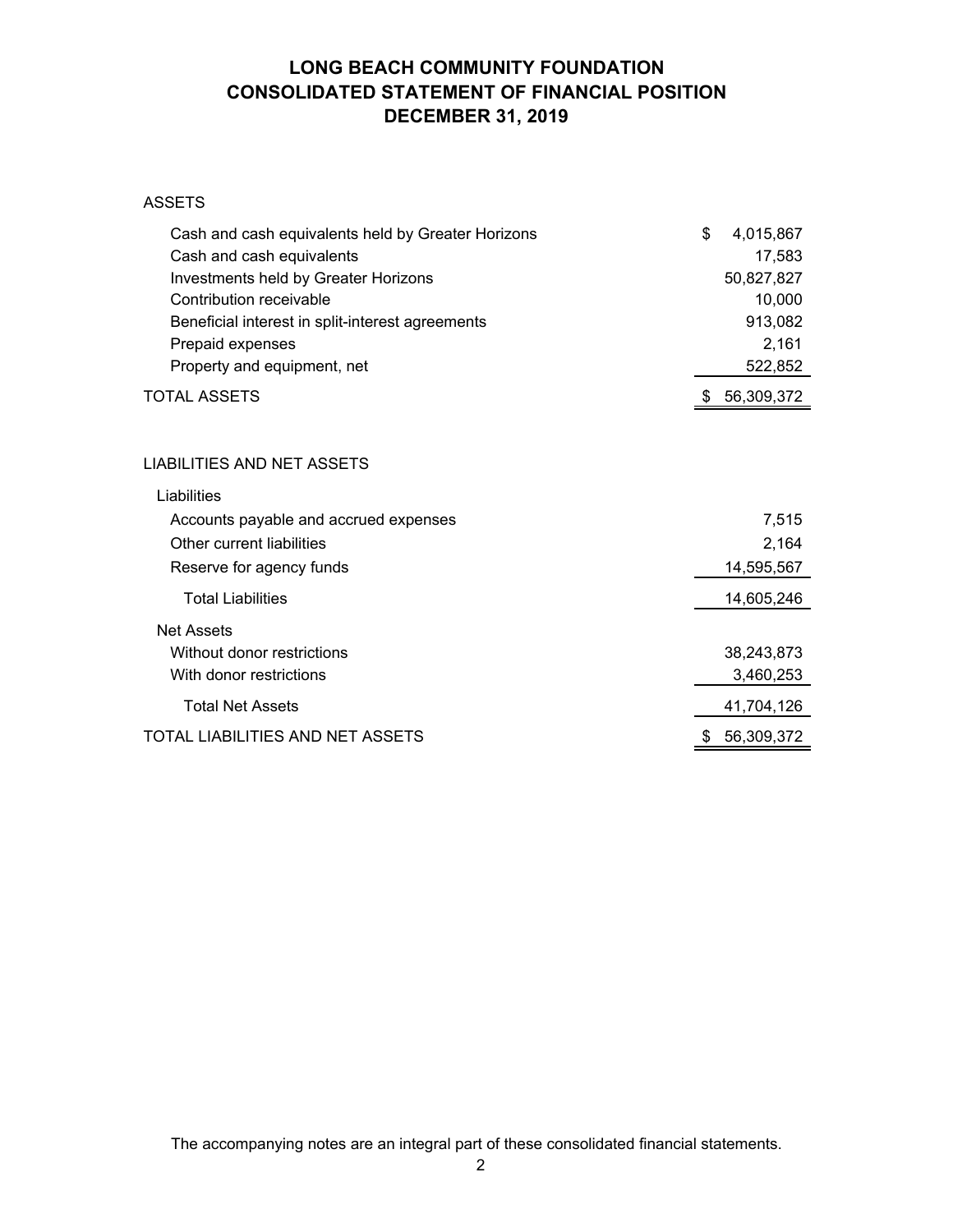# **LONG BEACH COMMUNITY FOUNDATION CONSOLIDATED STATEMENT OF ACTIVITIES FOR THE YEAR ENDED DECEMBER 31, 2019**

|                                            | <b>Without Donor</b><br><b>Restrictions</b> | <b>With Donor</b><br><b>Restrictions</b> |                  | <b>Total</b> |  |
|--------------------------------------------|---------------------------------------------|------------------------------------------|------------------|--------------|--|
| SUPPORT AND REVENUE                        |                                             |                                          |                  |              |  |
| Contributions                              | \$<br>3,001,324                             | \$<br>174,095                            | \$<br>3,175,419  |              |  |
| Rental income                              | 82,504                                      |                                          | 82,504           |              |  |
| Change in value of                         |                                             |                                          |                  |              |  |
| split-interest agreements                  |                                             | 81,058                                   | 81,058           |              |  |
| Investment gain                            | 5,461,194                                   | 368,727                                  | 5,829,921        |              |  |
| Agency fund administration<br>Other income | 133,689                                     |                                          | 133,689          |              |  |
|                                            | 2,121                                       |                                          | 2,121            |              |  |
| Subtotal - support and revenue             | 8,680,832                                   | 623,880                                  | 9,304,712        |              |  |
| Net assets released from                   |                                             |                                          |                  |              |  |
| restrictions                               | 170,191                                     | (170, 191)                               |                  |              |  |
| <b>TOTAL SUPPORT</b>                       |                                             |                                          |                  |              |  |
| <b>AND REVENUE</b>                         | 8,851,023                                   | 453,689                                  | 9,304,712        |              |  |
| <b>EXPENSES</b>                            |                                             |                                          |                  |              |  |
| Program services                           |                                             |                                          |                  |              |  |
| Grants                                     | 4,893,582                                   |                                          | 4,893,582        |              |  |
| Other program expenses                     | 304,211                                     |                                          | 304,211          |              |  |
| Total program services                     | 5,197,793                                   |                                          | 5,197,793        |              |  |
| Supporting services                        |                                             |                                          |                  |              |  |
| Management and general                     | 304,571                                     |                                          | 304,571          |              |  |
| Fundraising                                | 62,272                                      |                                          | 62,272           |              |  |
| Total supporting services                  | 366,843                                     |                                          | 366,843          |              |  |
| <b>TOTAL EXPENSES</b>                      | 5,564,636                                   |                                          | 5,564,636        |              |  |
| CHANGE IN NET ASSETS                       | 3,286,387                                   | 453,689                                  | 3,740,076        |              |  |
| <b>BEGINNING NET ASSETS</b>                | 34,957,486                                  | 3,006,564                                | 37,964,050       |              |  |
| <b>ENDING NET ASSETS</b>                   | \$<br>38,243,873                            | \$<br>3,460,253                          | 41,704,126<br>\$ |              |  |

The accompanying notes are an integral part of these consolidated financial statements.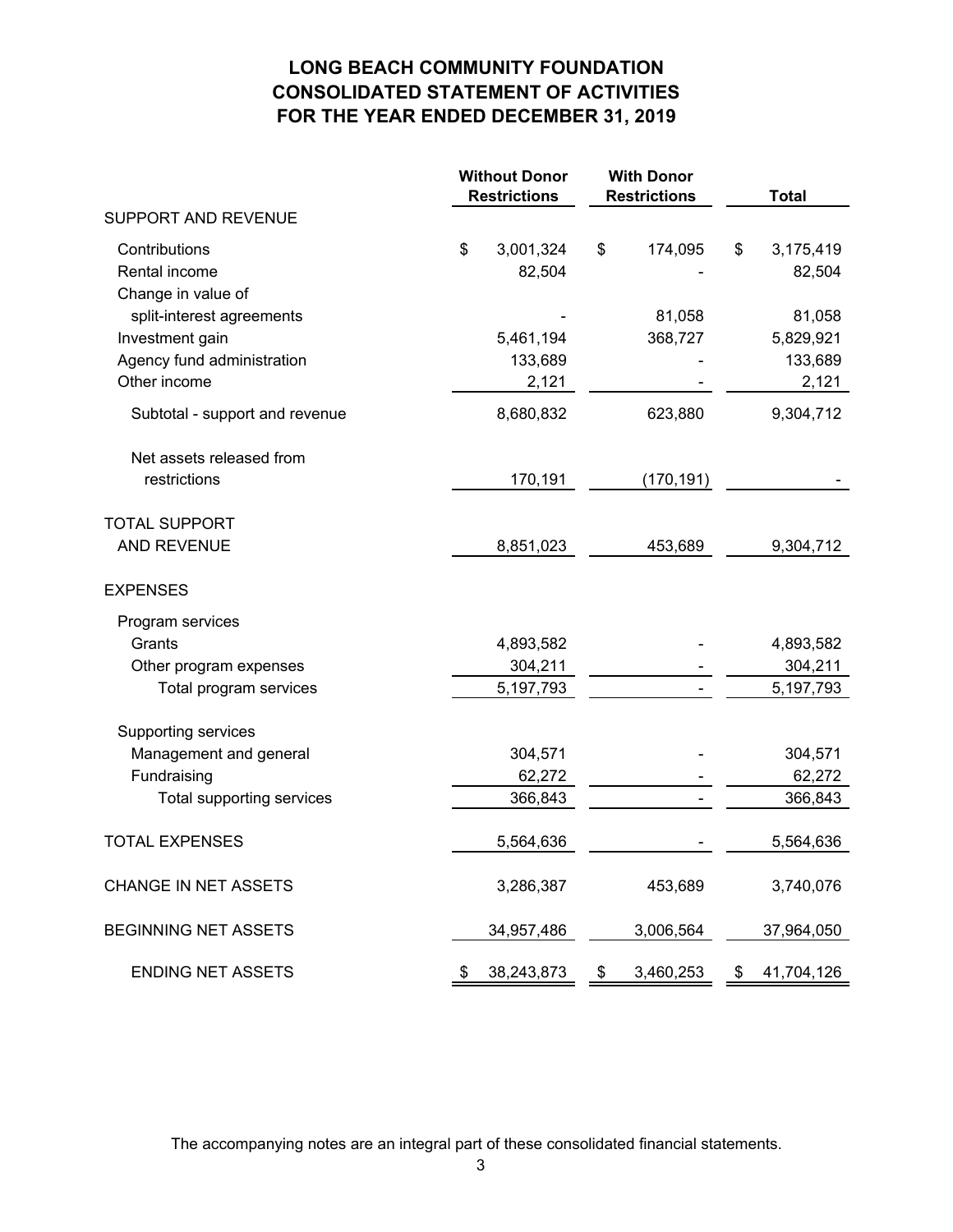# **LONG BEACH COMMUNITY FOUNDATION CONSOLIDATED STATEMENT OF FUNCTIONAL EXPENSES FOR THE YEAR ENDED DECEMBER 31, 2019**

|                                        |    |                                            | <b>Supporting Services</b> |                                  |    |                    |    |                                                      |                 |
|----------------------------------------|----|--------------------------------------------|----------------------------|----------------------------------|----|--------------------|----|------------------------------------------------------|-----------------|
|                                        |    | <b>Total</b><br>Program<br><b>Services</b> |                            | <b>Management</b><br>and General |    | <b>Fundraising</b> |    | <b>Total</b><br><b>Supporting</b><br><b>Services</b> | <b>Total</b>    |
| Grants                                 |    |                                            |                            |                                  |    |                    |    |                                                      |                 |
| From donor advised funds               | \$ | 4,373,564                                  | \$                         |                                  | \$ |                    | \$ |                                                      | \$<br>4,373,564 |
| Other grants and allocations           |    | 520,018                                    |                            |                                  |    |                    |    |                                                      | 520,018         |
|                                        |    | 4,893,582                                  |                            |                                  |    |                    |    |                                                      | 4,893,582       |
| Other                                  |    |                                            |                            |                                  |    |                    |    |                                                      |                 |
| Accounting services                    |    |                                            |                            | 24,294                           |    |                    |    | 24,294                                               | 24,294          |
| Advertising and marketing              |    |                                            |                            |                                  |    | 5,121              |    | 5,121                                                | 5,121           |
| Building repairs and maintenance       |    | 31,383                                     |                            |                                  |    |                    |    |                                                      | 31,383          |
| Conferences and meetings               |    |                                            |                            | 7,645                            |    |                    |    | 7,645                                                | 7,645           |
| Contract services                      |    |                                            |                            | 24,000                           |    |                    |    | 24,000                                               | 24,000          |
| Depreciation                           |    | 17,911                                     |                            | 1,331                            |    |                    |    | 1,331                                                | 19,242          |
| <b>Employee benefits</b>               |    |                                            |                            | 10,630                           |    |                    |    | 10,630                                               | 10,630          |
| Information technology                 |    |                                            |                            | 20,540                           |    |                    |    | 20,540                                               | 20,540          |
| Insurance                              |    | 2,025                                      |                            | 3,831                            |    |                    |    | 3,831                                                | 5,856           |
| Investment unitization and bookkeeping |    |                                            |                            | 57,515                           |    |                    |    | 57,515                                               | 57,515          |
| Legal and professional fees            |    |                                            |                            | 1,398                            |    |                    |    | 1,398                                                | 1,398           |
| Miscellaneous                          |    |                                            |                            | 7,670                            |    |                    |    | 7.670                                                | 7,670           |
| Occupancy                              |    |                                            |                            | 21,381                           |    |                    |    | 21,381                                               | 21,381          |
| Office supplies                        |    |                                            |                            | 12,571                           |    |                    |    | 12,571                                               | 12,571          |
| Payroll service                        |    | 2,104                                      |                            |                                  |    |                    |    |                                                      | 2,104           |
| Payroll taxes                          |    | 6,045                                      |                            | 12,091                           |    | 6,045              |    | 18,136                                               | 24,181          |
| Projects and events                    |    | 56,999                                     |                            |                                  |    |                    |    |                                                      | 56,999          |
| Property management fees               |    |                                            |                            | 6,190                            |    |                    |    | 6,190                                                | 6,190           |
| Property taxes                         |    | 1,859                                      |                            |                                  |    |                    |    |                                                      | 1,859           |
| <b>Salaries</b>                        |    | 169,863                                    |                            | 93,077                           |    | 51,106             |    | 144,183                                              | 314,046         |
| Travel                                 |    |                                            |                            | 407                              |    |                    |    | 407                                                  | 407             |
| <b>Utilities</b>                       |    | 16,022                                     |                            |                                  |    |                    |    |                                                      | 16,022          |
| <b>Total Expenses</b>                  | \$ | 5,197,793                                  | \$                         | 304,571                          | \$ | 62,272             | \$ | 366,843                                              | \$<br>5,564,636 |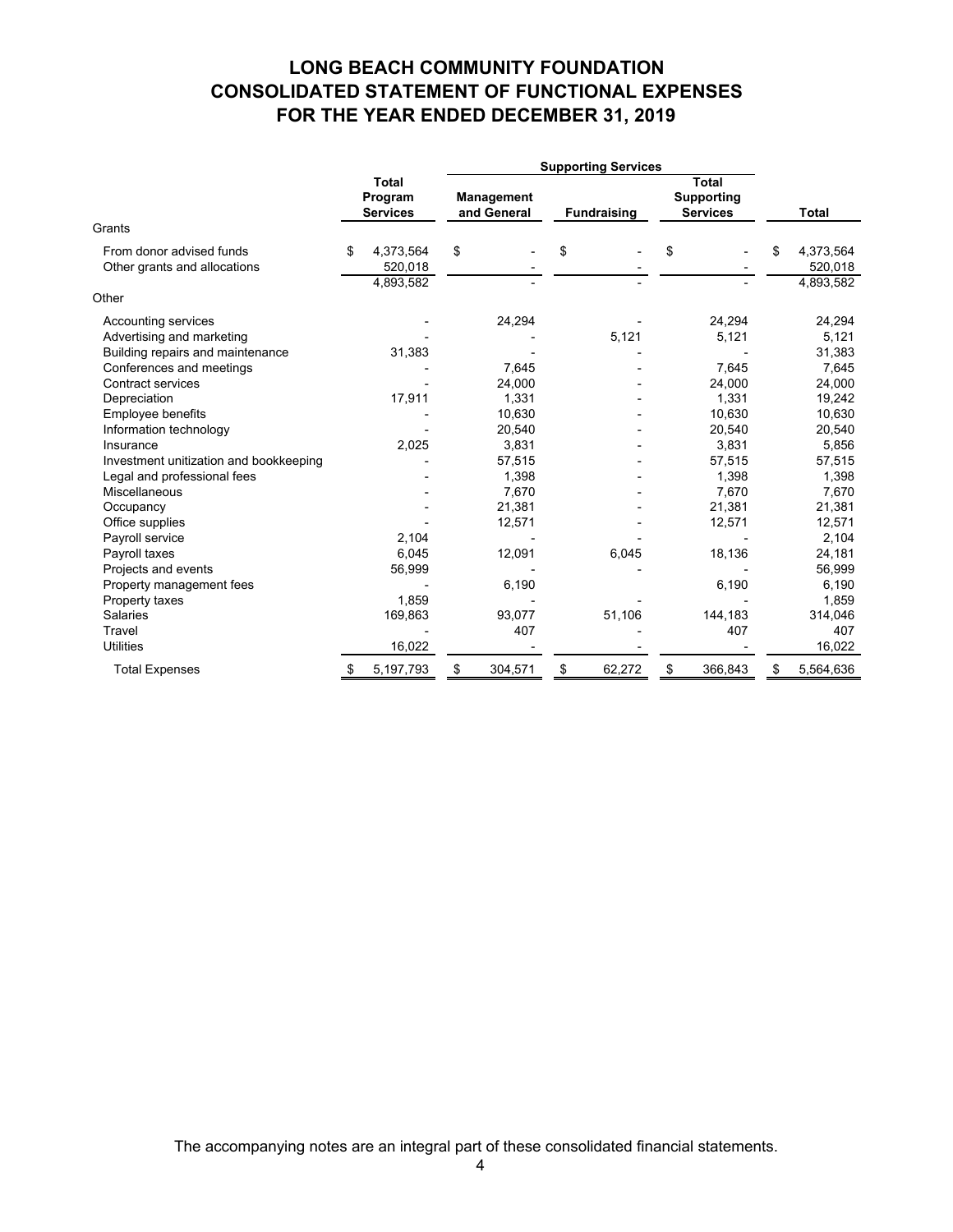# **LONG BEACH COMMUNITY FOUNDATION CONSOLIDATED STATEMENT OF CASH FLOWS FOR THE YEAR ENDED DECEMBER 31, 2019**

### CASH FLOWS FROM OPERATING ACTIVITIES

| Change in net assets                                                            | \$<br>3,740,076           |
|---------------------------------------------------------------------------------|---------------------------|
| Adjustments to reconcile changes in net assets                                  |                           |
| to net cash provided by operating activities                                    |                           |
| Depreciation                                                                    | 19,242                    |
| Donated insurance policies                                                      | 30,682                    |
| Donated stocks and investments                                                  | (346, 270)                |
| Net realized and unrealized losses on investments                               | (6,637,344)               |
| Change in value of split-interest agreements                                    | (81,058)                  |
| (Increase) decrease in:                                                         |                           |
| Contributions receivable                                                        | 22,000                    |
| Prepaid expenses                                                                | (12)                      |
| Increase (decrease) in:                                                         |                           |
| Accounts payable and accrued expenses                                           | 5,456                     |
| Grants payable                                                                  | (42, 755)                 |
| Reserve for agency funds                                                        | 3,135,864                 |
| <b>Other liabilities</b>                                                        | 994                       |
|                                                                                 |                           |
| NET CASH USED BY OPERATING ACTIVITIES                                           | (153, 125)                |
| CASH FLOWS FROM INVESTING ACTIVITIES                                            |                           |
| Proceeds from sale of investments                                               | 31,694,647                |
| Purchases of investments                                                        | (30, 368, 816)            |
|                                                                                 |                           |
| NET CASH PROVIDED BY INVESTING ACTIVITIES                                       | 1,325,831                 |
| <b>INCREASE IN CASH AND CASH EQUIVALENTS</b>                                    | 1,172,706                 |
|                                                                                 |                           |
| BEGINNING CASH AND CASH EQUIVALENTS                                             | 2,860,744                 |
| ENDING CASH AND CASH EQUIVALENTS                                                | 4,033,450<br>\$           |
|                                                                                 |                           |
| RECONCILIATION TO CONSOLIDATED<br>STATEMENT OF FINANCIAL POSITION               |                           |
| Cash and cash equivalents held by Greater Horizons<br>Cash and cash equivalents | \$<br>4,015,867<br>17,583 |
| TOTAL CASH AND CASH EQUIVALENTS                                                 | 4,033,450<br>\$           |
|                                                                                 |                           |

The accompanying notes are an integral part of these consolidated financial statements.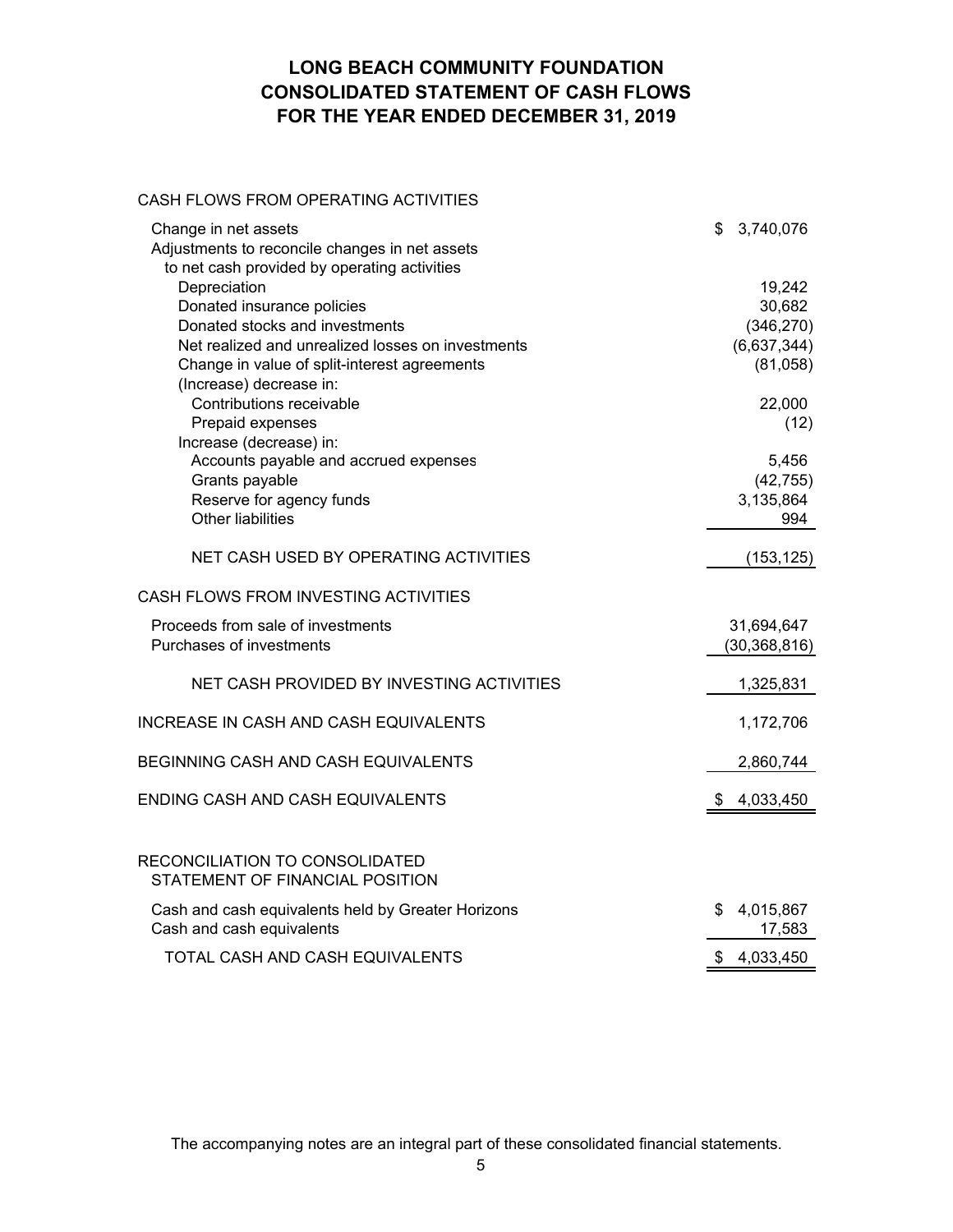### **NOTE 1 – ORGANIZATION, MISSION, AND ACTIVITIES**

#### **Reporting Entity and Nature of Activities**

Long Beach Community Foundation (the "Foundation") was incorporated in the State of California under the Nonprofit Public Benefit Corporation Law in 2006 as a public charity established under the Internal Revenue Service (IRS) Code section 501(c)(3). The Foundation's mission is to initiate positive change for Long Beach through charitable giving, stewardship, and strategic grant making.

To fulfill its mission, the Foundation becomes an enabling vehicle that provides charitable tax deductions for contributions received in connection with individualized giving programs. The Foundation then provides investment management oversight for all funds under its stewardship and assures that such funds receive diversified and comprehensive investment management. Grants to eligible nonprofit agencies and governmental subdivisions are recommended by the Foundation's Board of Directors, donor advisors, and creators of special purpose charitable funds and endowments. Most grants are intended to benefit Long Beach, California. Strict due diligence and review procedures are applied to each grant to assure compliance with federal and state tax laws. Operating expenses of the Foundation are primarily supported through fees charged to each philanthropic fund.

These consolidated financial statements include the accounts of LBCF Properties Foundation, incorporated in 2012, to receive, hold, manage, and administer donations of real estate and certain other non-liquid types of property for the benefit of the Foundation. It is separately recognized by the Internal Revenue Service as a section  $501(c)(3)$  exempt organization and is classified as an IRS Type 1 Supporting Organization under IRS Code section 509(a)(3). LBCF Properties Foundation owns a commercial office building and leases commercial office space to qualified local charitable organizations.

The Foundation partners with Greater Horizons (administered by the Greater Kansas City Community Foundation) for financial management and investment accounting services for all funds under its stewardship. These "Back Office Operations" are covered by a Service Organization Control Report (SOC 1) issued by KPMG LLP. Through the partnership with Greater Horizons, the Foundation pools its assets with other community foundations. Greater Horizons is compensated for these services, and provides fund accounting and enhanced donor services to the Foundation's donors.

#### **NOTE 2 – SUMMARY OF SIGNIFICANT ACCOUNTING POLICIES**

#### **Basis of Accounting**

The financial statements are presented on the accrual basis of accounting in conformity with accounting principles generally accepted in the United States of America.

#### **Basis of Presentation**

The Consolidated Statement of Financial Position does not classify assets and liabilities as current or non-current because the operating cycle of a community foundation is presumed to be *in perpetuity.*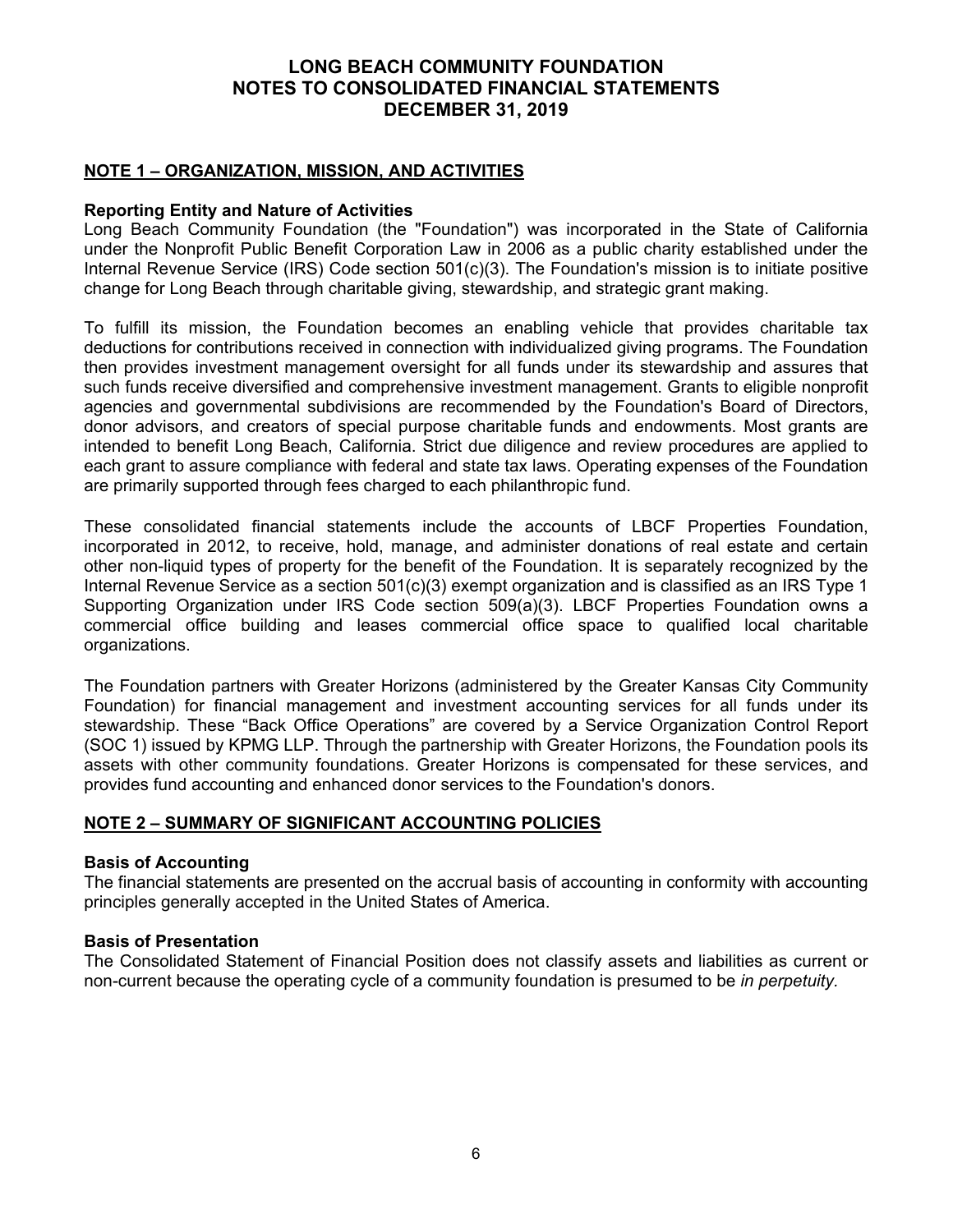### **NOTE 2 – SUMMARY OF SIGNIFICANT ACCOUNTING POLICIES (continued)**

#### **Recent Accounting Standards**

In May 2014, the FASB issued ASU 2014-09, *"Revenue from Contracts with Customers (Topic 606)".* This ASU replaces nearly all existing U.S. GAAP guidance on revenue recognition. ASU 2014-09 requires entities to recognize revenue in a way that depicts the transfer of goods or services to customers in an amount that reflects the consideration to which the entity expects to be entitled to in exchange for those goods or services. In August 2015, the FASB issued ASU 2015-14. "Revenue from Contracts with Customers: Topic 606: Deferral of Effective Date". This standard delays the effective date for non-public entities to fiscal years beginning after December 31, 2018, with early adoption permitted. The Foundation is evaluating the impact the pronouncement may have on the financial statements.

In February 2016, the FASB issued ASU 2016-02 *"Leases (Topic 842)",* which sets out the principles for the recognition measurement, presentation, and disclosure of leases for both lessees and lessors. ASU 2016-2 requires lessees to recognize the following for all leases with terms longer than 12 months: (a) a lease liability, and (b) a right-of-use asset. Leases will be classified as either finance or operating, with classification affecting the pattern of expense recognition in the income statement. Leases with a term of 12 months or less will be accounted for similarly to existing guidance for operating leases. This standard is effective for non-public entities for fiscal years beginning after December 15, 2019. The Foundation is evaluating the impact the pronouncement may have on the financial statements.

#### **Principles of Consolidation**

The Long Beach Community Foundation and LBCF Properties Foundation are under common management and control. In accordance with generally accepted accounting principles, the financial statements have been prepared on a consolidated basis. All intercompany transactions and balances have been eliminated in consolidation. Each entity holds a separate Internal Revenue Service (IRS) exempt determination letter and is required to file its own IRS Form 990 Informational Return and the corresponding California Form 199. Unless otherwise stated, the two entities are collectively referred to as the "Foundation" in these consolidated financial statements.

#### **Use of Estimates**

The preparation of financial statements in conformity with accounting principles generally accepted in the United States of America requires management to make estimates and assumptions that affect the reported amounts and disclosures. Actual results could differ from those assumptions and estimates.

#### **Significant Estimates**

The Foundation has been named beneficiary of various estates. Bequests received under such estates are not recorded until the Foundation has a legal right to such assets, the distribution of assets to the Foundation is probable, and the amount of the distribution can be reasonably estimated. The Foundation's estimate of the beneficial interest in split-interest agreements is subject to uncertainty because it involves significant assumptions. The nature of the uncertainty is a result of the lack of information regarding the life expectancies of lead beneficiaries, the remainder amounts of trust assets, and the value of underlying trust assets. It is at least reasonably possible that a change in the estimate will occur in the near term and the effect of the change would be material to the financial statements.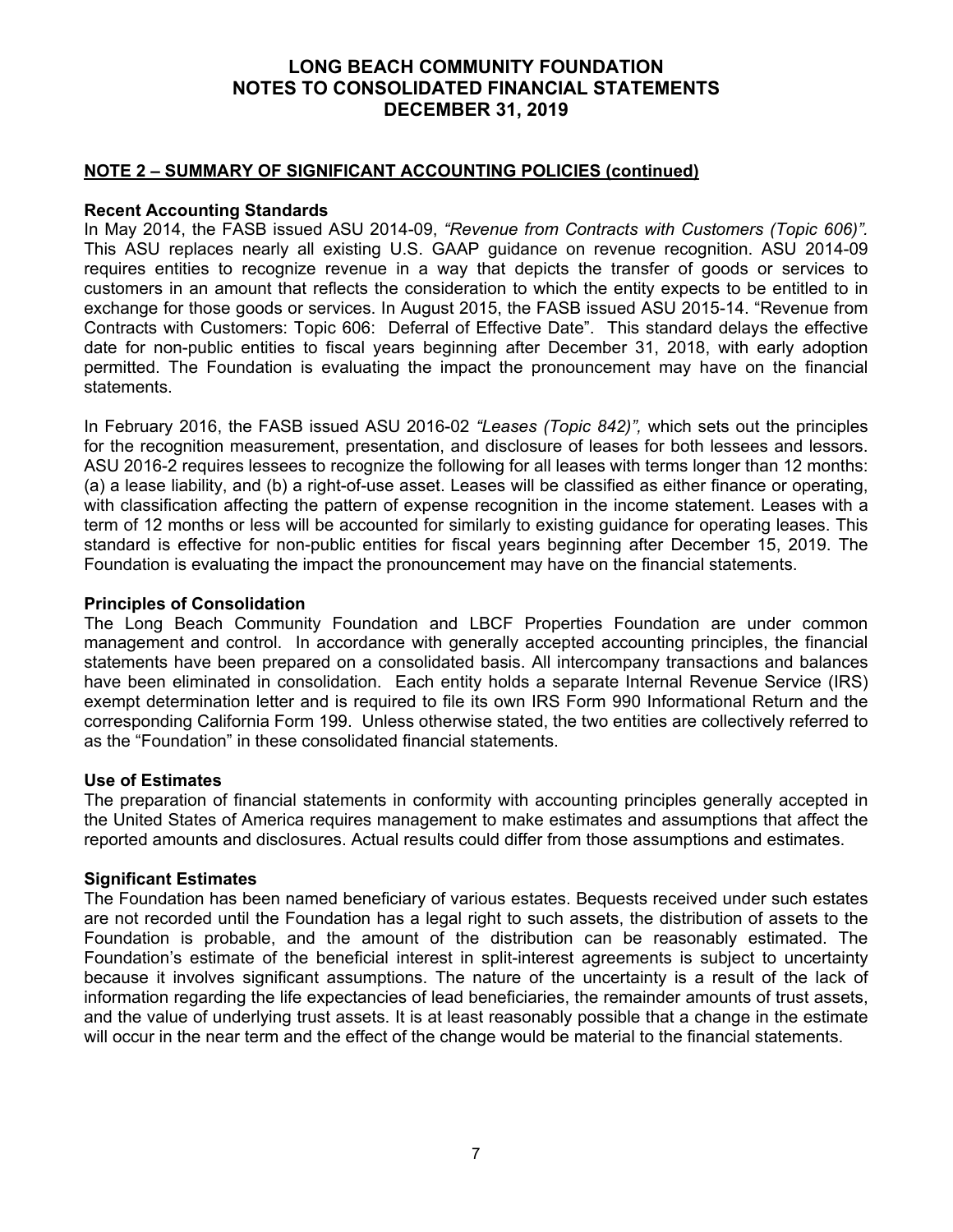### **NOTE 2 – SUMMARY OF SIGNIFICANT ACCOUNTING POLICIES (continued)**

#### **Cash and Cash Equivalents**

The carrying value of cash and cash equivalents approximates fair value. Cash equivalents consist of highly liquid investments with an initial maturity of three months or less.

#### **Investments**

Investments in all mutual funds and equity securities with readily determinable market values are recorded at fair market value. Fair market value is determined from quoted market prices. Investments held at Greater Horizons are made according to the Investment Objectives and Policies adopted by the Foundation's Board of Directors. Prairie Capital Management provides independent investment management and consulting.

Investment guidelines provide for investment in equities and fixed income securities with performance measured against appropriate indices. Securities are held in custodial investment accounts administered by certain financial institutions. The Foundation maintains master investment accounts for all the Foundation's accounts including donor-restricted and board-designated endowment accounts.

Realized and unrealized gains and losses from securities in the master investment accounts are allocated monthly to the individual accounts based on the relationship of the market value of each account to the total market value of the master investment accounts. Earnings on short-term, passthrough, and special purpose accounts accrue to the Foundation.

#### **Contributions and Bequests Receivable**

The Foundation has been named beneficiary of various estates. Bequests received under such estates are not recorded until the Foundation has a legal right to such assets, the distribution of assets to the Foundation is probable, and the amount of the distribution can be reasonably estimated.

#### **Property and Equipment**

Property and equipment are recorded at cost, if purchased, or at fair value at the date of the gift, if donated and significant. If donors stipulate how long the assets must be used, the contributions are recorded as restricted support. In the absence of such stipulations, contributions of property and equipment are recorded as unrestricted support.

Depreciation has been recorded using the straight-line method over the estimated useful lives of the assets, generally 10 to 39 years for buildings and improvements, and 5 to 10 years for furniture and equipment. Land has an indefinite useful life and is therefore not depreciated. The acquisition cost or value of property and equipment for LBCF Properties Foundation in excess of \$1,000 is capitalized. Acquisitions of property and equipment for LBCF in excess of \$5,000 are capitalized.

Repairs, maintenance and minor acquisitions are expensed as incurred, and the Foundation uses the direct expense method to account for planned major maintenance activities.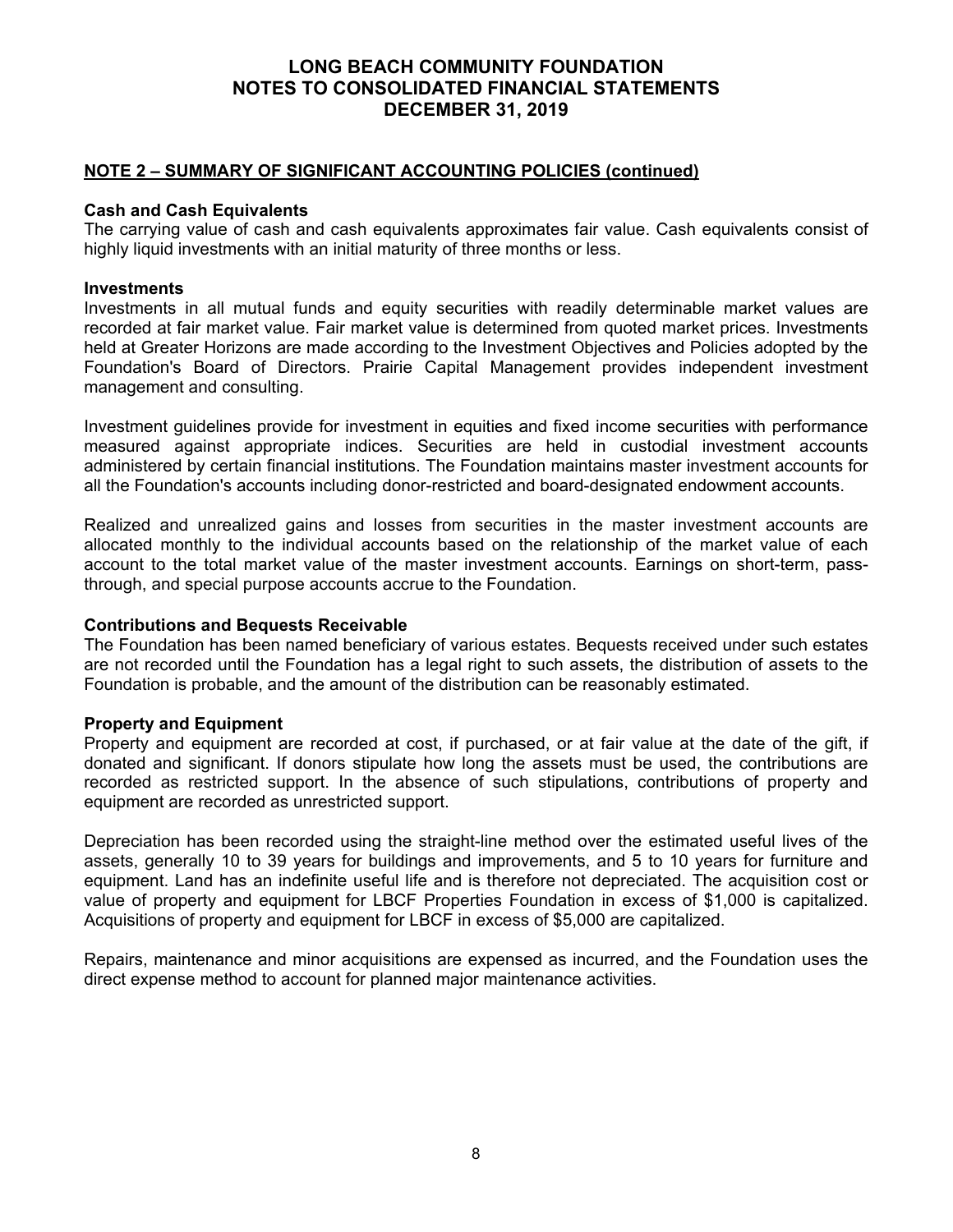### **NOTE 2 – SUMMARY OF SIGNIFICANT ACCOUNTING POLICIES (continued)**

#### **Reserve for Agency Funds**

The Foundation follows guidance provided by Generally Accepted Accounting Principles (GAAP) which establishes standards for transactions in which a community foundation accepts a contribution from a donor and agrees to transfer those assets, the return on investment of those assets, or both, to an entity that is specified by the donor. The standards specifically require that if a 501(c)(3) public charity organization establishes a fund at a community foundation with its own funds and specifies itself or its affiliate as the beneficiary of that fund, the community foundation must account for the transfer of such assets as a liability.

### **Financial Statement Presentation**

The Foundation reports information regarding its financial position and activities according to two classes of net assets: with donor restrictions and without donor restrictions. Net assets and revenues are classified based on the existence or absence of donor-imposed restrictions.

Without donor restrictions – Net assets that are not subject to donor-imposed stipulations.

 With donor restrictions – Net assets subject to donor-imposed restrictions that may be temporary in nature and that may be or will be met by actions of the Foundation or the passage of time. Other donor stipulations may be perpetual in nature, where the donor stipulates that the corpus be maintained intact in perpetuity. As the restrictions are satisfied, net assets with donor restrictions are reclassified to net assets without donor restrictions and reported in the accompanying statement of activities as net assets released from restrictions.

#### **Revenue Recognition**

All contributions, including bequests and unconditional promises to give, are measured at fair market value and recognized as revenue in the Consolidated Statement of Activities in the period received at estimated net realizable value. Bequests are recognized only when the Foundation's right to receive the proceeds is assured and the value is subject to reasonable estimation.

#### **Fair Value Measurements and Disclosures**

GAAP defines fair value as the price that would be received to sell an asset or paid to transfer liability in an orderly transaction between market participants at the measurement date. GAAP also establishes a framework for measuring fair value and expands disclosures about fair value measurements.

GAAP emphasizes that fair value is a market-based measurement, not an entity-specific measurement. As a basis for considering market participant assumptions in fair market value measurements, GAAP establishes a fair value hierarchy that distinguishes between market participant assumptions based on market data obtained from sources independent of the reporting entity (observable inputs that are classified within Levels 1 and 2 of the hierarchy) and the reporting entity's own assumptions about market participant assumptions (unobservable inputs classified within Level 3 of the hierarchy).

 Level 1 Inputs utilize quoted prices in active markets for identical assets or liabilities that are able to be accessed.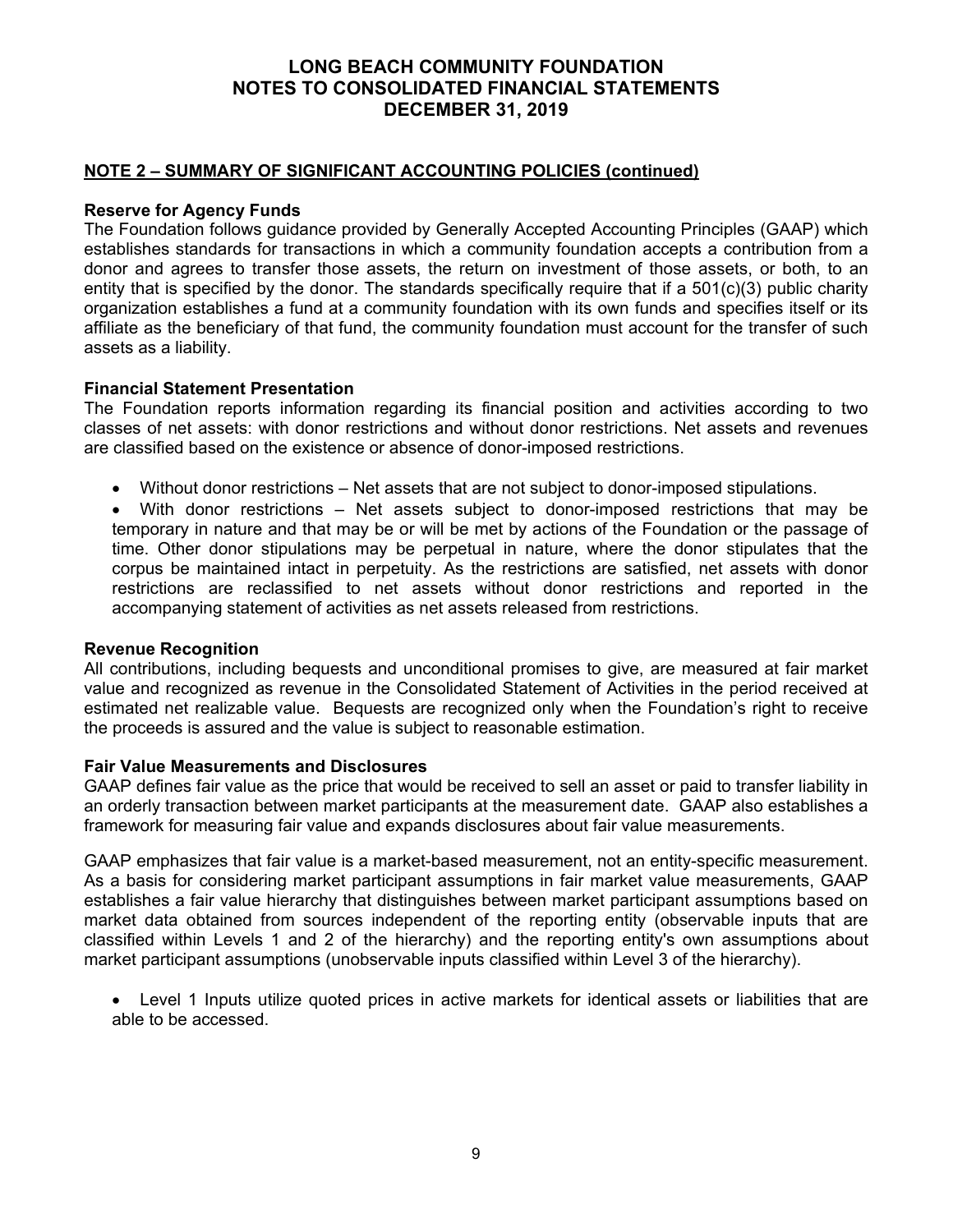#### **NOTE 2 – SUMMARY OF SIGNIFICANT ACCOUNTING POLICIES (continued)**

#### **Fair Value Measurements and Disclosures (continued)**

- Level 2 Inputs utilize data other than quoted prices included in Level 1 that are observable for the asset or liability, either directly or indirectly and may include:
	- o Quoted prices for similar assets or liabilities in active markets.
	- $\circ$  Quoted prices for identical or similar assets or liabilities in inactive markets.
	- $\circ$  Inputs other than quoted prices that are observable for the asset or liability.
	- $\circ$  Inputs and data that are derived from, or corroborated by, observable market data at commonly quoted intervals or by other means.
- Level 3 Inputs are unobservable inputs for the assets or liabilities, which are typically based on an entity's own assumptions, as there is little, if any, related market activity.

Fair value measurements within the fair value hierarchy are based on the lowest level of any input that is significant to the measurement of a particular asset or liability. Valuations will maximize the use of observable inputs and minimize the use of unobservable inputs.

#### **Variance Power**

The Foundation's governing documents include a variance provision giving the Board of Directors the power to modify any restriction or condition placed on any gift given to the Foundation. This includes funds with donor-imposed restrictions, if, in its sole judgment, the Board determines that the restriction becomes, in effect, incapable of fulfillment or inconsistent with the charitable needs of the community. The Foundation's governing documents further provide that, absent contrary directions given in the transferring instrument regarding the use of the principal, all or part of the principal of any fund may be used subject to certain conditions. Accordingly, such contributions are reported as net assets without donor restrictions.

#### **Accounting for Contributions**

Contributions received are recorded as increases in net assets without donor restrictions or net assets with donor restrictions depending on the existence and/or nature of any donor restrictions. When restrictions expire (that is, when a stipulated time restriction ends or purpose restrictions is accomplished), net assets with donor restrictions are reclassified to net assets without donor restrictions and reported in the statement of activities as net assets released from restrictions. Contributions that are restricted by the donor are reported as increases in net assets without donor restrictions if the restrictions expire in the fiscal year in which the contributions are recognized. In the absence of donor restrictions to the contrary, restrictions on contributions of property or equipment or on assets restricted to acquiring property or equipment expire when the property or equipment is placed in service.

#### **Other Donated Assets, Services and Facilities**

Donated marketable securities are recorded at the mean quoted market price on the active trading day closest to the date received. Other noncash donations are recorded as contributions at their estimated fair values at the date of donation. The Foundation also receives donations of other noncash assets including the use of facilities and ancillary services from its supporters. These donations, if significant, are recorded at estimated fair market value at the date of donation. The Foundation received contributed facilities during the year ended December 31, 2019 with a fair value of \$15,780.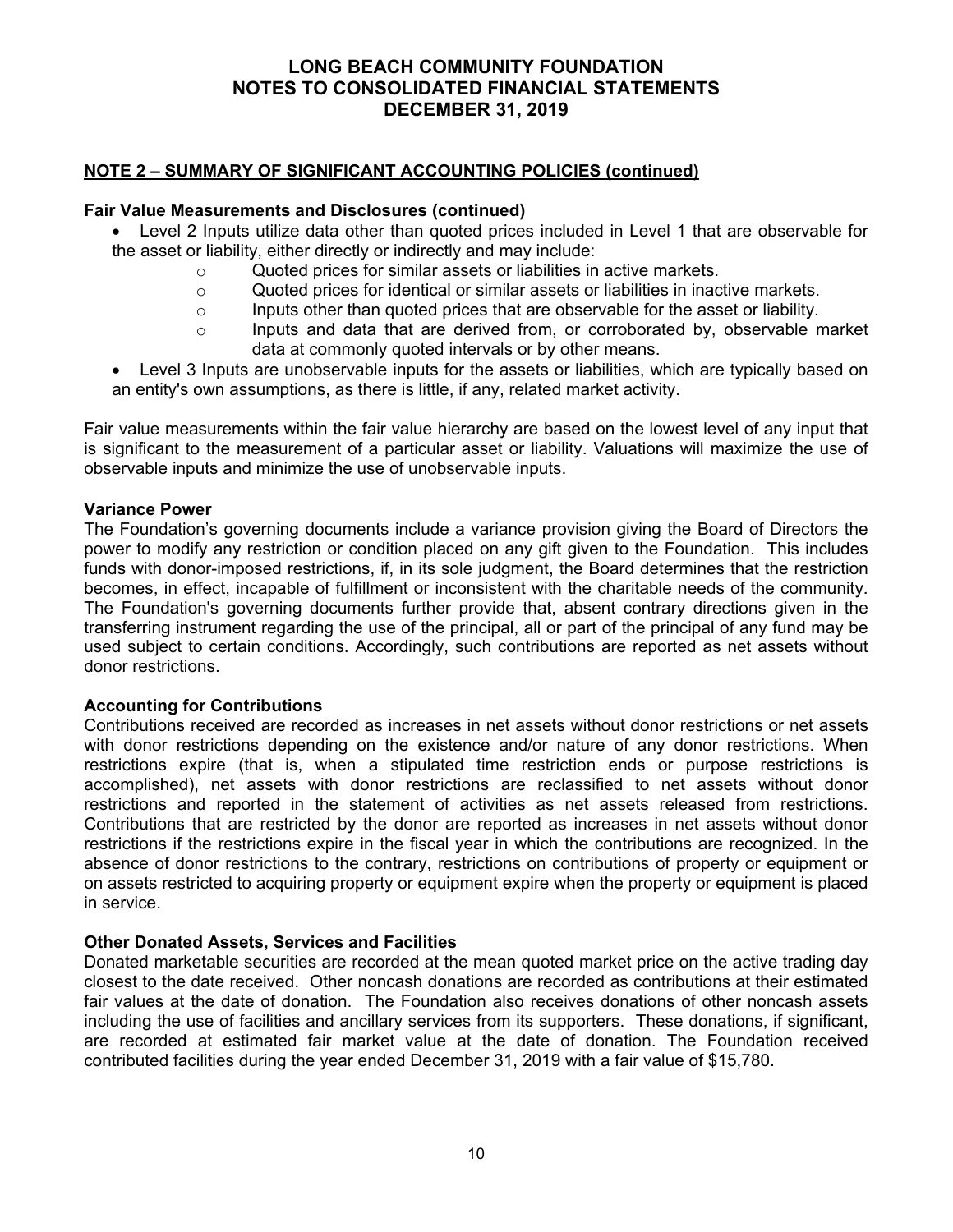### **Other Donated Assets, Services and Facilities (continued)**

It is the policy of the Foundation to record a value for contributed services when such services require a special skill or enhance a non-financial asset. No amounts have been reflected in the financial statements for donated volunteer time, since no objective basis is available to measure the value of such services; however, volunteers and Board members have donated time in the accomplishment of program objectives.

#### **Allocation of Expenses by Function**

Expenses that can be identified with a specific program or supporting service are charged directly to the related program or supporting service. Expenses that are associated with more than one program or supporting service are allocated based on an evaluation by the Foundation's management. The expenses that are allocated are salaries and benefits, which are allocated on the basis of estimates of time and effort. Media and public relations costs incurred to promote the mission and programs of the Foundation are charged to "advertising and marketing" as incurred. Such costs are identified in the Consolidated Statement of Functional Expenses.

#### **Income Taxes**

The Long Beach Community Foundation and LBCF Properties Foundation are exempt from income taxes under Section 501(c)(3) of the Internal Revenue Code and Section 23701(d) of the Revenue and Taxation Code of the State of California.

The Foundation evaluates uncertain tax positions whereby the effect of the uncertainty would be recorded if the tax positions will, more likely than not, be sustained upon examination. As of December 31, 2019 management does not believe the Foundation has any uncertain tax positions requiring accrual or disclosure. The Foundation is subject to potential income tax audits on open tax years by any taxing jurisdiction in which it operates. The statute of limitations for federal and California state purposes is generally three and four years, respectively.

#### **Reporting of Subsequent Events**

The Foundation has evaluated events and transactions for potential recognition or disclosure through June 29, 2020, which represents the date the financial statements were available to be issued.

In December 2019, a novel strain of Coronavirus was reported in Wuhan, China. The World Health Organization has declared the outbreak to constitute a "Public Health Emergency of International Concern." The COVID-19 outbreak is disrupting supply chains and affecting production and sales across a range of industries. The extent of the impact of COVID-19 on the Foundation's operational and financial performance will depend on certain developments, including the duration and spread of the outbreak, impact in Long Beach, employees, and non-profit organizations all of which are uncertain and cannot be predicted. At this point, the extent to which COVID-19 may impact the Foundation's financial condition or results of operations is uncertain.

On March 27, 2020, the Coronavirus Aid, Relief, and Economic Securities (CARES) Act was signed into law. The CARES Act stimulus package included a new forgivable loan product offered through the Small Business Administration. The Payroll Protection Program (PPP) is designed to assist employers with employee retention and the continuation of payroll during the COVID-19 pandemic. In May, 2020, the organization received a PPP loan from the bank in the amount of \$55,095. The Foundation will not know, what if any, of the loan is forgivable until such time as an application for forgiveness is submitted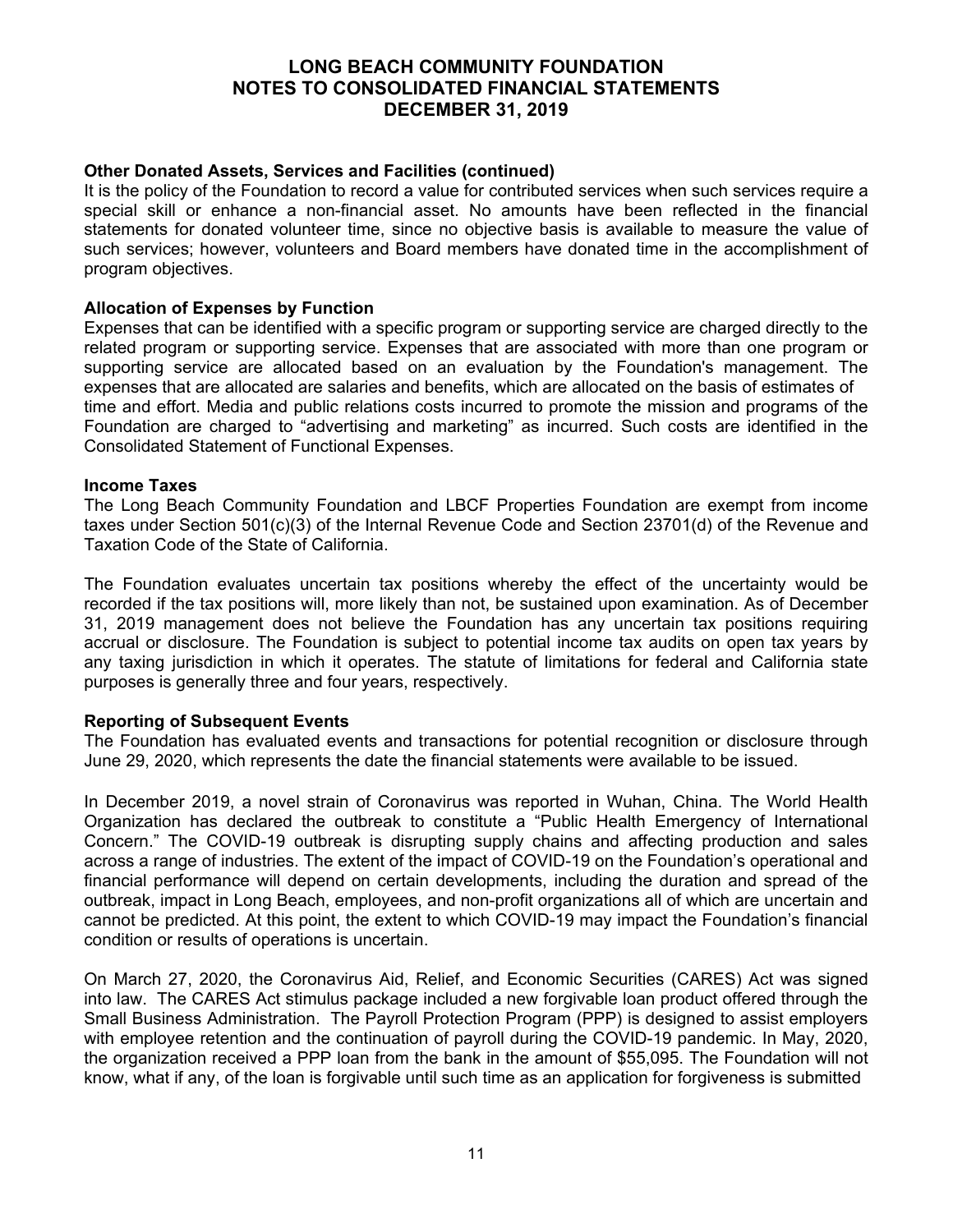### **NOTE 2 – SUMMARY OF SIGNIFICANT ACCOUNTING POLICIES (continued)**

#### **Reporting of Subsequent Events (continued)**

to the bank and the bank determines the final amount of the forgiveness. Any loan amounts not forgiven are repayable over two years with interest at 1.00%.

Two field of interest funds are designated as endowments in the financial statements. In March of 2020, upon further review, the Organization determined the funds were improperly classified. The endowment restriction was placed by the organization, not the donor. The total amount of the funds is \$57,880. The funds will remain Board designated assets, but will not be endowed.

#### **NOTE 3 – INVESTMENTS**

Investments consisted of the following at December 31, 2019:

| Marketable securities<br>Equity pool<br>Short-term fixed income pool<br>Intermediate-term fixed income pool<br>Other | \$25,253,389<br>9,741,214<br>6,443,262<br>9,389,962 |
|----------------------------------------------------------------------------------------------------------------------|-----------------------------------------------------|
| Total investments                                                                                                    | \$50,827,827                                        |
| Investment return is summarized as follows:                                                                          |                                                     |
| Investment income<br>Net realized and unrealized gains on investments<br>Advisory fees                               | \$<br>987,095<br>4,886,644<br>(43,818)              |
| Total investment gain                                                                                                | 5,829,921<br>\$                                     |

Because of the "pooling" of investments with Greater Horizons, the Foundation does not disclose the carrying amounts of investments by major types of security; however, the pools are generally invested as follows:

- Equity Pool The goal of the Equity Pool is to provide a broad market exposure with passive, cost effective investments in segmented and indexed stock mutual funds that diversify across market capitalizations and regions.
- Short-Term and Intermediate-Term Fixed Income Pools The purpose of the Fixed Income Pools is to provide capital preservation and current income in using passive, cost effective investments in U.S. Treasury notes and bonds, corporate bonds, bank loans, mortgage backed securities and U.S. Treasury Inflation Protected Securities.
- Separately Managed Accounts (Other) The Foundation allows donors to use their own trusted financial advisor to manage a customized charitable investment portfolio under the umbrella of the Foundation. These separately managed accounts are able to make use of any of the above types of investments.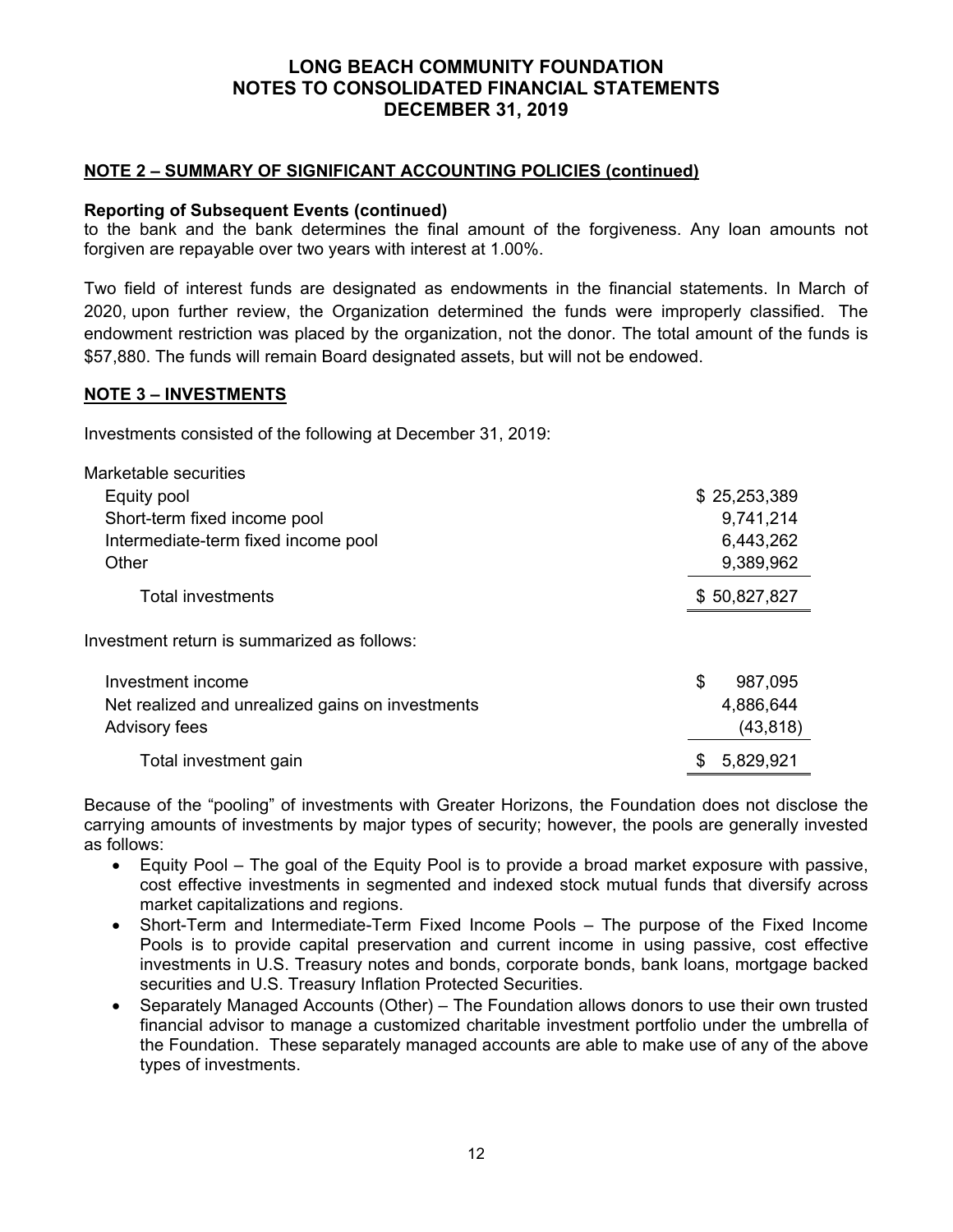### **NOTE 4 – BENEFICIAL INTEREST IN SPLIT-INTEREST AGREEMENTS**

In January 2010 the Foundation received notice that a \$100,000 cash gift from a revocable trust became irrevocable. The Foundation will receive the distribution upon the death of the surviving spouse.

In May 2010 the Foundation received information necessary to record the value of a beneficial interest in six charitable remainder trusts. Upon the death of each trust's noncharitable lead beneficiary, the Foundation will receive a distribution equal to twenty percent of each trust's remaining assets. Annually the assets are re-measured at fair market value based on the noncharitable lead beneficiaries' life expectancies. The asset is measured at the present value of the expected future cash flows, using an expected payout rate of 6% and applicable mortality tables.

Changes in the value of these assets are recorded as increases or decreases to the assets with a corresponding amount recorded in the consolidated statement of activities and changes in net assets. The beneficial interest in these split-interest agreements at December 31, 2019 were determined to be \$913,082.

#### **NOTE 5 – RETIREMENT PLAN**

The Foundation has a defined contribution retirement plan under a Simple IRA in which all eligible employees may participate. The Foundation makes matching contributions up to 3% of employee salaries. Matching contributions for the year ended December 31, 2019 were \$9,344.

#### **NOTE 6 – FAIR VALUE MEASUREMENTS**

The following table summarizes the valuation of the Foundation's fair value measurements at December 31, 2019:

|                              | Level 1      | Level 2 |   |   | Level 3 | Total        |
|------------------------------|--------------|---------|---|---|---------|--------------|
| Equity pool                  | \$25,253,389 | \$      | ۰ | S | ۰       | \$25,253,389 |
| Short-term fixed income pool | 9,741,214    |         |   |   |         | 9,741,214    |
| Intermediate-term fixed      |              |         |   |   |         |              |
| income pool                  | 6,443,262    |         |   |   |         | 6,443,262    |
| Other                        | 9,389,962    |         | - |   |         | 9,389,962    |
| Split-interest agreements    |              |         |   |   | 913,082 | 913,082      |
| Total                        | \$50,827,827 | \$      |   |   | 913,082 | \$51,740,909 |

Fair values for the beneficial interest in split-interest agreements are determined by calculating the present value of the estimated future interest expected to be received by the Foundation. The units in limited partnerships were received as a contribution during the year, and recorded at fair market value as of the date of donation, less a management determined discount. Alternative investments are recorded at the net asset value.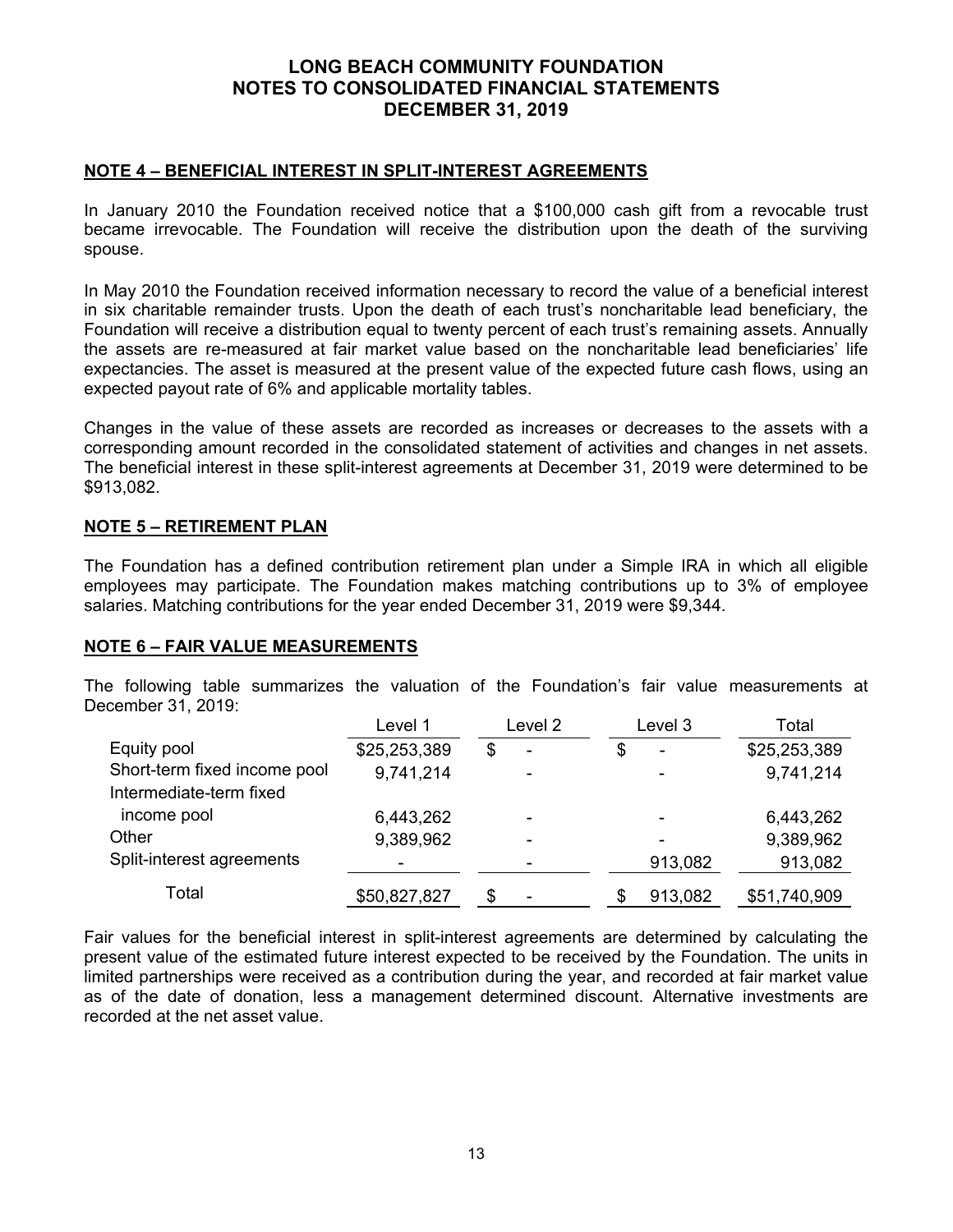### **NOTE 6 – FAIR VALUE MEASUREMENTS (continued)**

The following table reconciles beginning and ending balances for these Level 3 assets for the year ended December 31, 2019:

|                            | Split-interest |           |  |
|----------------------------|----------------|-----------|--|
|                            | agreements     |           |  |
| Balance, January 1, 2019   |                | 862,706   |  |
| Disposal of life insurance |                |           |  |
| policies                   |                | (30, 682) |  |
| Change in value of split-  |                |           |  |
| interest agreements        |                | 81,058    |  |
| Balance, December 31, 2019 |                | 913,082   |  |

## **NOTE 7 – PROPERTY AND EQUIPMENT**

| Property and equipment consists of the following at December 31, 2019: |     |            |
|------------------------------------------------------------------------|-----|------------|
| Land                                                                   | S   | 235,800    |
| Building and improvements                                              |     | 371,168    |
| Furniture and equipment                                                |     | 47,694     |
|                                                                        |     | 654,662    |
| Less accumulated depreciation                                          |     | (131, 810) |
| Total property and equipment, net                                      | \$. | 522,852    |
|                                                                        |     |            |

Depreciation expense was \$19,242 for the year ended December 31, 2019.

#### **NOTE 8 – NET ASSETS**

#### **Without donor restrictions**

#### Undesignated

Undesignated net assets are available for operating and grant making purposes.

#### Donor Advised Funds

Donor advised funds represent undesignated net assets even though grant recommendations are accepted from donors or other advisors of most donor advised funds. The Foundation is the owner of all such funds and has the ultimate authority and approval regarding the use of those funds.

#### Board-Designated

Board-designated net assets consist of Board designated funds in which the principal and earnings are to be available for unrestricted grants to the community. The Board has also designated any net investment earnings to be included as part of those funds. The purpose of the board-designated net assets without donor restrictions are as follows: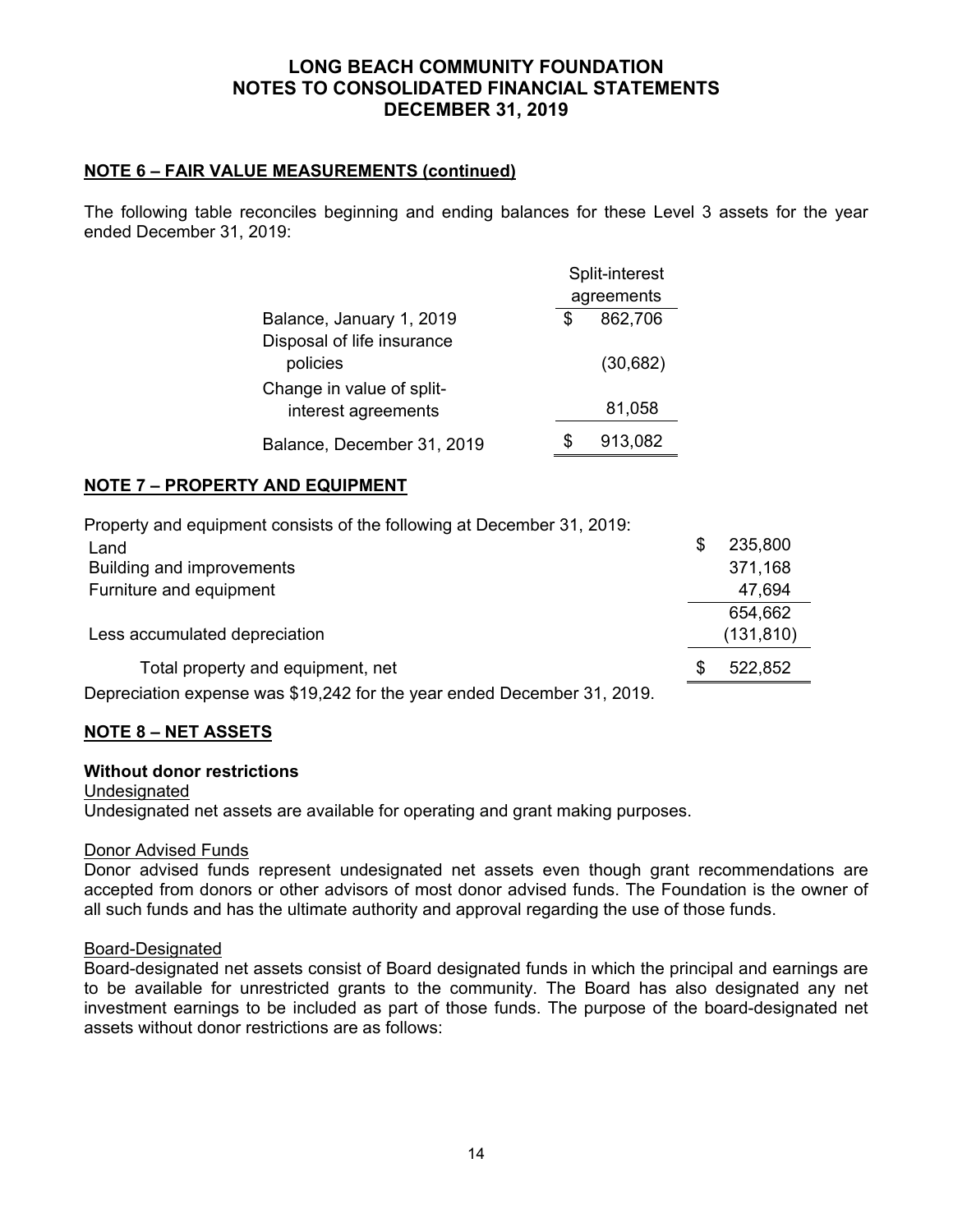## **NOTE 8 – NET ASSETS (continued)**

#### **Without donor restrictions (continued)**

| General grant making in Long Beach                               | \$<br>1,651,650 |
|------------------------------------------------------------------|-----------------|
| Child health care needs                                          | 264,934         |
| Child camp programs                                              | 221,810         |
| Scholarships                                                     | 186,225         |
| Education                                                        | 52,611          |
| Purchase of medical books                                        | 5,819           |
|                                                                  | \$<br>2,383,049 |
| Net assets without donor restrictions are summarized as follows: |                 |
| Donor advised funds                                              | \$31,402,617    |
| Undesignated                                                     | 4,446,864       |
| Board-designated – endowed                                       | 2,383,049       |
| Board-designated - non-endowed                                   | 11,343          |
| Total without donor restrictions                                 | \$38,243,873    |

#### **With donor restrictions – temporary restrictions**

Net assets which are restricted, primarily for the passage of time, are summarized as follows:

| Split-interest agreements                                         | -35 | 863,083     |
|-------------------------------------------------------------------|-----|-------------|
| Time restricted earnings on endowment                             |     | 502,142     |
| Purpose restricted contributions                                  |     | 22.827      |
| Total net assets with donor restrictions – temporary restrictions |     | \$1,388,052 |

Temporarily restricted assets, consisting of the following, are presented as net assets with donor restrictions as of December 31, 2019:

| Cash                      | \$<br>317,606 |
|---------------------------|---------------|
| Investments               | 79,972        |
| Split-interest agreements | 990,474       |
|                           | \$1,388,052   |

#### **With donor restrictions – permanent restrictions**

Net assets with permanent donor restrictions consist of donor-restricted endowment funds, of which the earnings are restricted in accordance with donor stipulations. The balance of net assets with permanent donor restrictions at December 31, 2019 was \$2,072,200.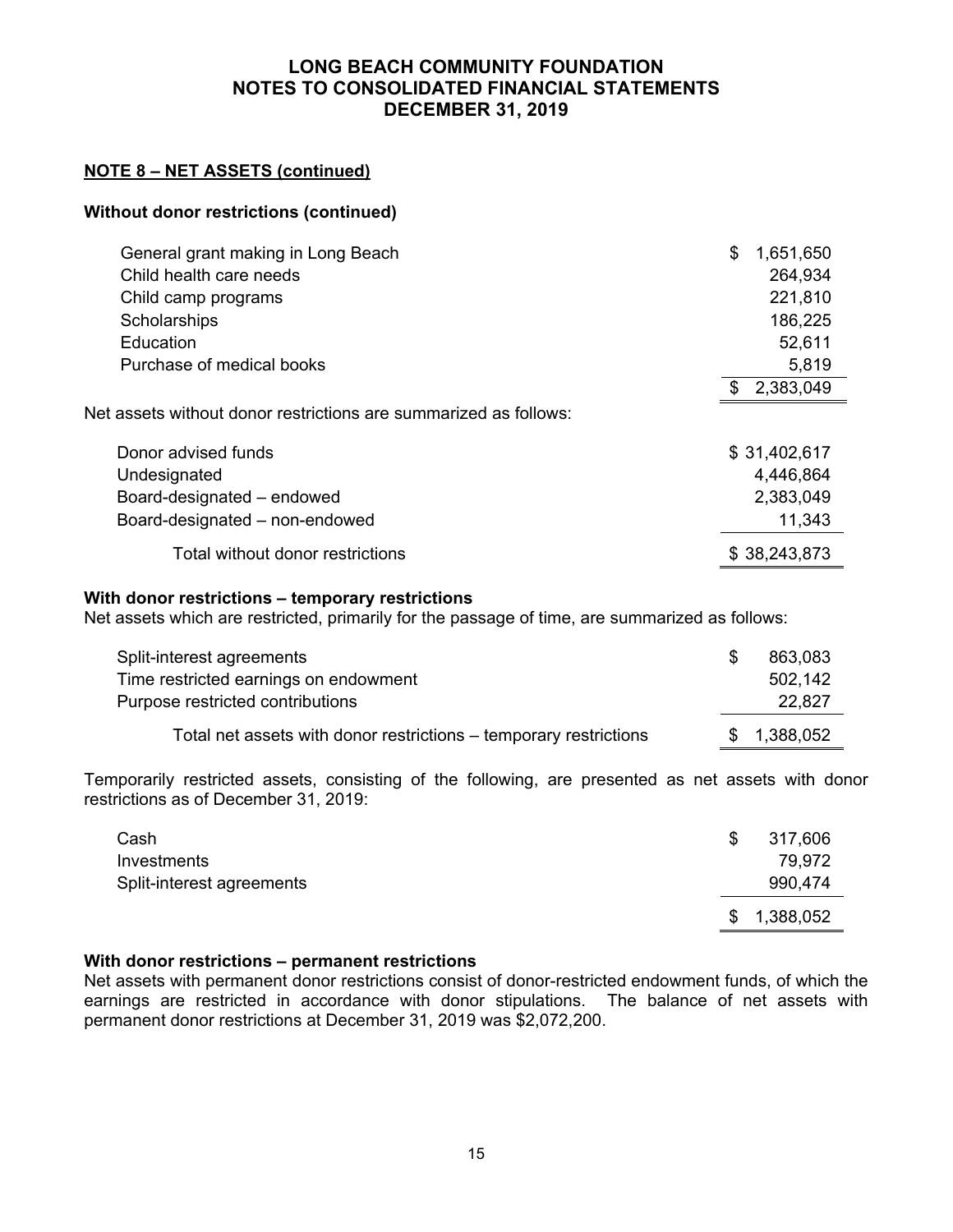### **NOTE 8 – NET ASSETS (continued)**

#### **With donor restrictions – permanent restrictions (continued)**

Permanently restricted assets, consisting of the following, are presented as net assets with donor restrictions as of December 31, 2019:

| Investments                                                     | \$2,022,201 |
|-----------------------------------------------------------------|-------------|
| Split-interest agreements                                       | 50,000      |
| $\sim$ $\sim$ $\sim$<br>$=$ $\cdots$ $\cdots$ $\cdots$ $\cdots$ | \$2,072,201 |

## **NOTE 9 – ENDOWMENTS**

The Foundation's endowment includes both donor-restricted endowment funds and funds designated by the Board of Directors to function as endowments. As required by GAAP, net assets associated with endowment funds, including funds designated by the Board to function as endowments, are classified and reported based on the existence or absence of donor-imposed restrictions.

#### General Board Policy on Administration of Endowment Funds

The Foundation has determined the majority of the Foundation's contributions are subject to its governing documents. Certain contributions are received subject to other gift instruments, or are subject to specific agreements with the Foundation. The Foundation has interpreted the California Uniform Prudent Management of Institutional Funds Act (UPMIFA) as requiring the preservation of the fair value of the original gift, as of the gift date of the donor-restricted endowment funds absent explicit donor stipulations to the contrary. As a result of this interpretation, the Foundation classifies as net assets with donor restrictions:

- (a) the original value of the gifts donated to the permanent endowment,
- (b) the original value of subsequent gifts to the permanent endowment, and
- (c) accumulations to the permanent endowment made in accordance with the direction of the applicable donor gift instrument at the time the accumulation is added to the fund.

#### Investment Policy for Endowment Funds

The remaining portion of donor-restricted endowment funds, which is generally composed of investment income from the endowed investment, will be classified as net assets with donor restrictions until those amounts are appropriated for expenditure by the Foundation in a manner consistent with the standard of prudence prescribed by UPMIFA, which became effective in California on January 1, 2009. When appropriated for expenditure, such assets will be reclassified to net assets without donor restrictions. Under the policy adopted by the Foundation, the Foundation has the ability to distribute as much of the corpus of any trust or separate gift, devise, bequest or fund as the Board of Directors in their sole discretion shall determine. As a result, all contributions not classified as nets assets with donor restriction are classified as net assets without donor restrictions for financial statement purposes.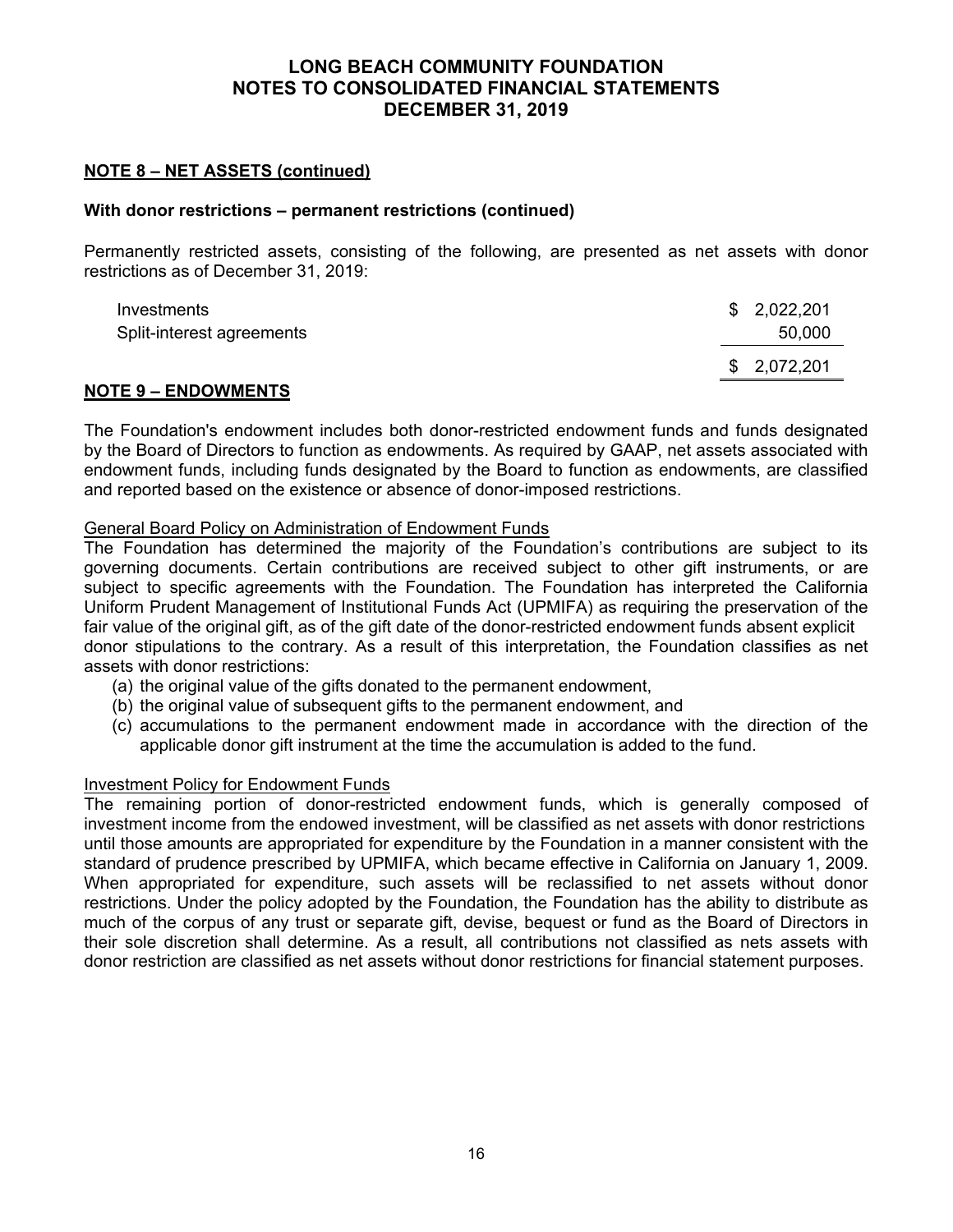### **NOTE 9 – ENDOWMENTS (continued)**

Although the Foundation retains variance power over the distributions from these net assets without donor restrictions, to the extent that the donors or boards of directors have recommended that certain funds function as endowment funds, the Foundation manages these funds as endowments.

The Foundation has adopted investment and spending policies for endowment assets that attempt to provide a predictable stream of funding for operations and granting. Endowment assets include those assets of donor-restricted funds that the Foundation must hold in perpetuity. Under the investment policy, as approved by the Foundation's Board of Directors, the endowment assets are invested in a manner which attempts to achieve over time, after fees and expenses, a reasonable rate of return consistent with the risk levels established by the investment committee for all permanently restricted endowment assets. To satisfy its long-term rate-of-return objectives, the Foundation relies on a total return strategy in which investment returns are achieved through both capital appreciation (realized and unrealized) and current yield (interest and dividends). The Foundation targets a diversified asset allocation focused on equity-based investments to achieve its long-term return objectives within prudent risk constraints.

#### Spending Policy for Endowment Funds

The Foundation has a policy of appropriating a spendable amount for distribution as of January 1 of each year (currently four percent) of each endowment fund's average fair value over the prior twelve quarters. In establishing this policy, the Foundation considered the long-term expected return on its endowment. Accordingly, over the long term, the Foundation expects the current spending policy to allow its endowment to maintain the purchasing power of the endowment assets held in perpetuity.

Endowment net assets consisted of the following as of December 31, 2019:

|                                                          | Without             | With                |             |
|----------------------------------------------------------|---------------------|---------------------|-------------|
|                                                          | Donor               | Donor               |             |
| Donor-restricted endowment<br>Board-designated endowment | <b>Restrictions</b> | <b>Restrictions</b> | Total       |
|                                                          |                     | \$2,574,343         | \$2,574,343 |
|                                                          | 2,383,049           |                     | 2,383,049   |
|                                                          | \$2,383,049         | \$2,574,343         | 4,957,392   |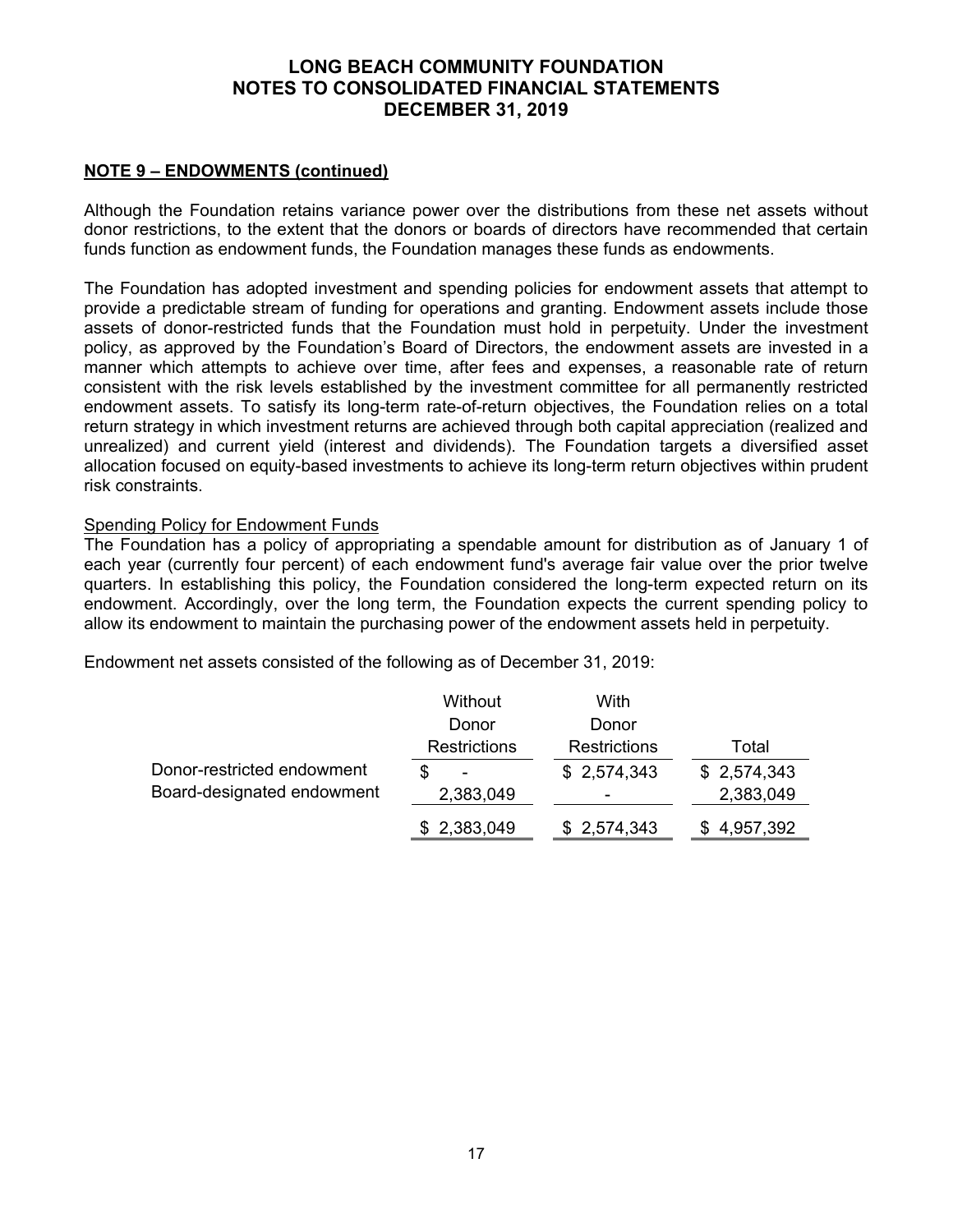### **NOTE 9 – ENDOWMENTS (continued)**

Changes in endowment net assets for the year ended December 31, 2019 are as follows:

|                               | Without             | With                |             |
|-------------------------------|---------------------|---------------------|-------------|
|                               | Donor               | Donor               |             |
|                               | <b>Restrictions</b> | <b>Restrictions</b> | Total       |
| Endowment assets,             |                     |                     |             |
| beginning of year             | \$1,986,880         | \$2,205,569         | \$4,192,449 |
| Investment return:            |                     |                     |             |
| Investment income             | 54,258              | 57,709              | 111,967     |
| Net appreciation (realized    |                     |                     |             |
| and unrealized)               | 322,733             | 345,406             | 668,139     |
| Total investment return       | 376,991             | 403,115             | 780,106     |
| Investment fees               | (27, 250)           | (32, 227)           | (59, 477)   |
| Contributions                 | 110,532             | 87,077              | 197,609     |
| Amounts appropriated          | (64, 104)           | (89, 191)           | (153, 295)  |
| Endowment assets, end of year | \$2,383,049         | \$2,574,343         | \$4,957,392 |

## **NOTE 10 – PROGRAM SERVICES**

Program service expenses consisting of grants and philanthropic distributions and other program expenses for the year ended December 31, 2019 totaled \$5,197,793.

#### **NOTE 11 – CONCENTRATIONS**

#### **Cash**

The Foundation maintains cash balances in a financial institution. Accounts at the financial institution are insured by the Federal Deposit Insurance Corporation (FDIC) up to \$250,000. Cash balances maintained by the Foundation as of December 31, 2019 are less than the FDIC insurance limit.

The Foundation also has cash balances held by Greater Horizons. Greater Horizons maintains cash balances in financial institutions and in money market funds. As of December 31, 2019, the uninsured cash balances totaled \$3,788,277.

#### **Support**

Three donors contributed 39% of contribution support for the year ended December 31, 2019.

#### **Market and Interest Rate Risks**

Investment securities, in general, are exposed to various risks, such as interest rate, credit and overall market volatility. Due to the level of risk associated with certain long-term investments, it is reasonably